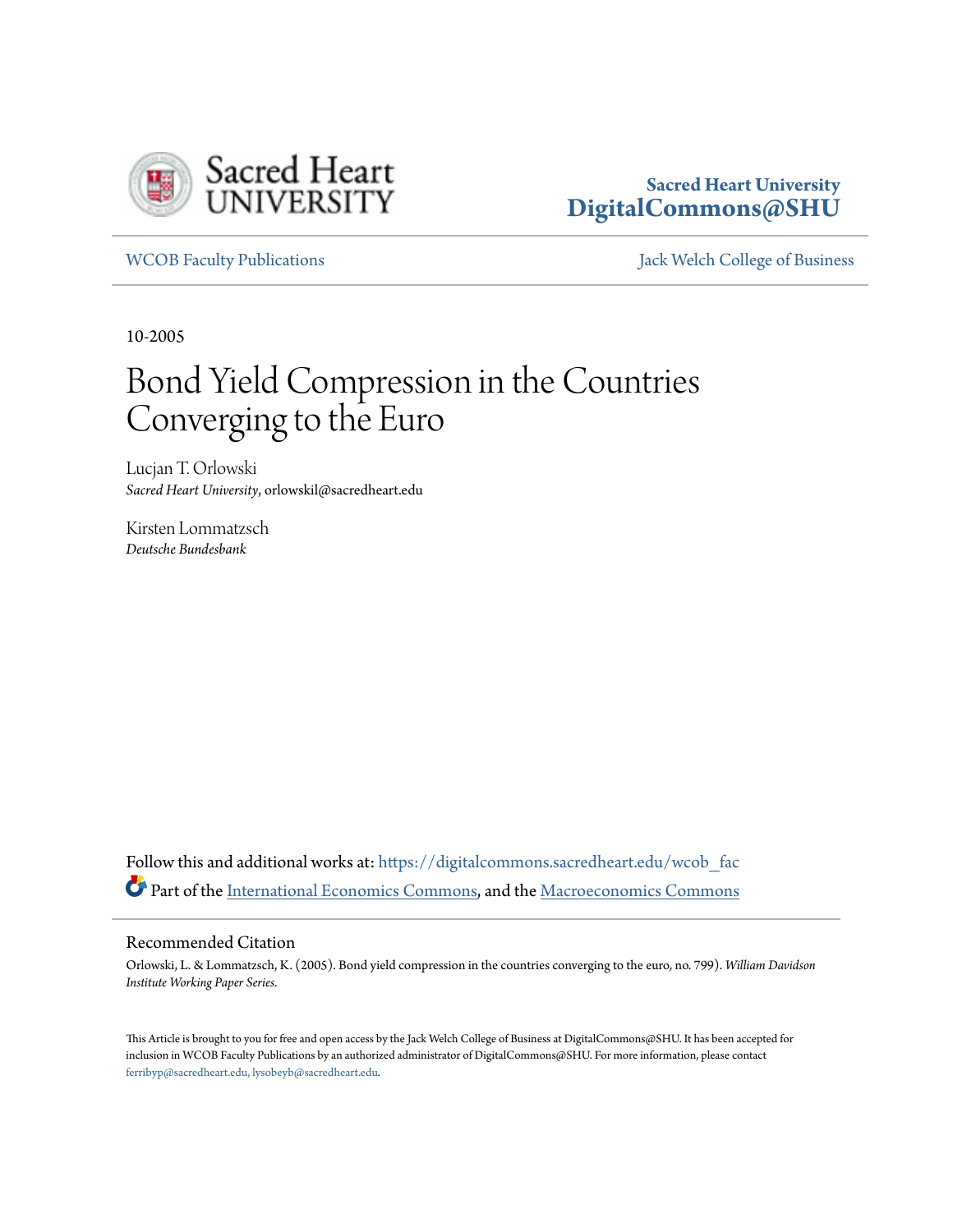

# *Bond Yield Compression in the Countries Converging to the Euro*

*By: Lucjan T. Orlowski and Kirsten Lommatzsch*

William Davidson Institute Working Paper Number 799 October 2005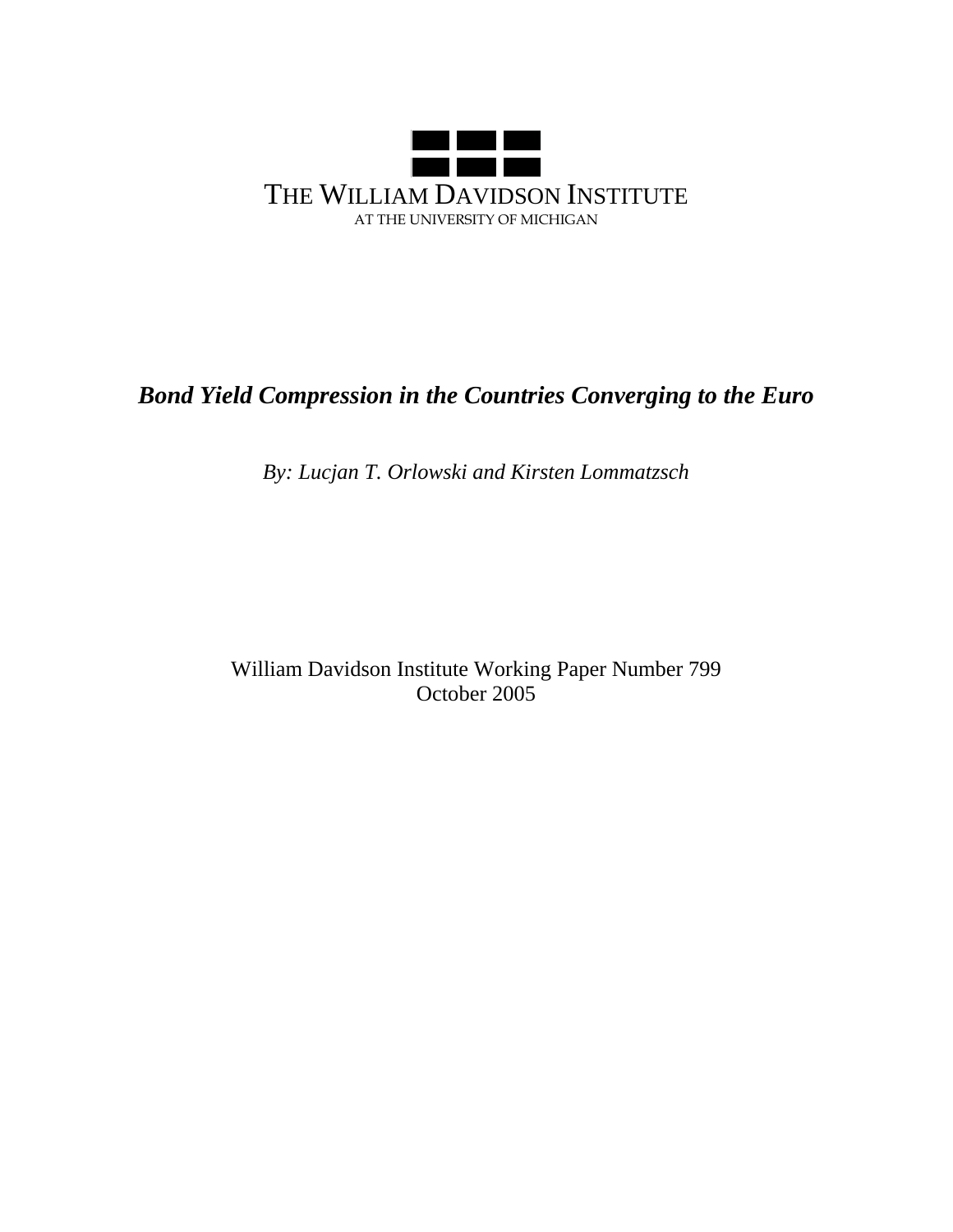# *Bond Yield Compression in the Countries Converging to the Euro*

# **Lucjan T. Orlowski1) and Kirsten Lommatzsch 2)**

- 1) Sacred Heart University, 5151 Park Avenue, Fairfield, CT 06825. USA.
- 2) German Institute for Economic Research DIW Berlin, Königin-Luise Str. 5, 14195 Berlin, Germany

# October 2005

# **Abstract:**

We demonstrate that bond yield compression is under way in the countries converging to the euro and that German yields are significant drivers of local currency yields. Based on the evidence from Poland, Hungary and the Czech Republic, we conclude that these new Member States of the European Union are ready to adopt the euro without risking a disruptive shock to their financial stability. This message transpires from investigating the daily volatility dynamics of local bond yields as a function of German yields, conditional on changes in local term spreads, exchange rates and adjustments to central bank reference rates. Similar results of high sensitivity of local currency bond yields to changes in German yields are obtained from testing monthly series of macroeconomic fundamentals. These findings provide evidence of the potential usefulness of term spreads as indicators of monetary convergence.

*JEL classification*: E43, E44, F36

**------------------------------**

*Keywords*: term spread, term premium, yield compression, monetary convergence, new Member States, EMU, conditional volatility, asymmetric GARCH models

Corresponding author: Lucjan T. Orlowski, Department of Economics and Finance, Sacred Heart University, 5151 Park Avenue, Fairfield, CT 06825. Tel. +1 203 371 7858. Fax +1 203 365 7538. E-mail: OrlowskiL@sacredheart.edu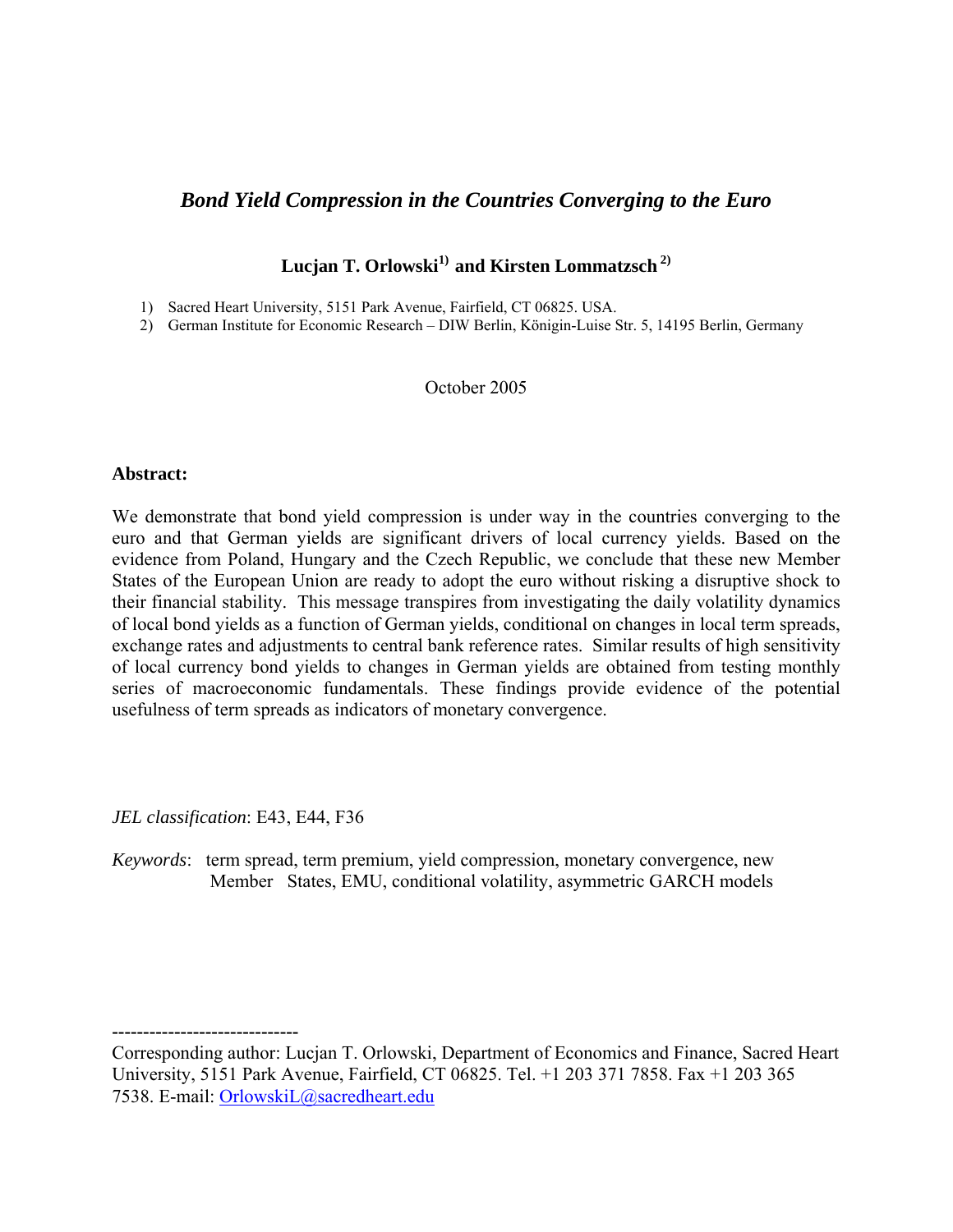# **I. Introduction**

 $\overline{a}$ 

This paper examines monetary convergence of the European Union new Member States (NMS) to the euro from the standpoint of their local currency bond yields compression in relation to the euro area yields. Our argument is that the possible co-movement between euro candidates' bond yields and German yields may signal that yields have been converging. Consequently, we would expect yield spreads to narrow, as a further indication of monetary convergence being on the right track and financial markets of the euro candidates becoming increasingly integrated. On the other hand, a dynamic divergence of local currency bond yields versus benchmark German yields would prompt us to conclude that convergence is far from complete and that adopting the euro at the present time might be premature, for such action would expose the candidates' financial markets to potentially destabilizing shocks. Yield compression, therefore, may serve as an indicator of the degree of convergence and thus NMS preparedness for adopting the euro.

 The importance of bond yield compression has been recognized by the EU policy-makers who have placed the alignment of long-term bond markets among the five Maastricht convergence criteria. Specifically, the fourth criterion requires that the candidates' long-term interest rates do not exceed by more than two percent the average rate of the three EU Member States experiencing the lowest inflation rates. $<sup>1</sup>$ </sup>

 In order to ascertain yield compression in NMS we investigate whether and to what extent German yields are affecting the government debt markets in three largest NMS, namely Poland, Hungary and the Czech Republic. Our empirical analysis consists of two approaches. First, we examine the time-varying changes in local currency bond yields as a function of (1) convergence expectations built into local term spreads (2) the ten-year German bond yield (viewed as a representative benchmark for the euro area long-term interest rates) and (3) changes in local currency values of the euro. We investigate the conditional volatility dynamics of this relationship based on the daily data series since the beginning of the year 2000, which roughly corresponds to the inception of the ten-year bond markets in the NMS. We employ the

 $1$  See ECB (2003a) for the prescribed specific measurement procedure of long-term interest rates based on the recommended 10-year maturity of government securities.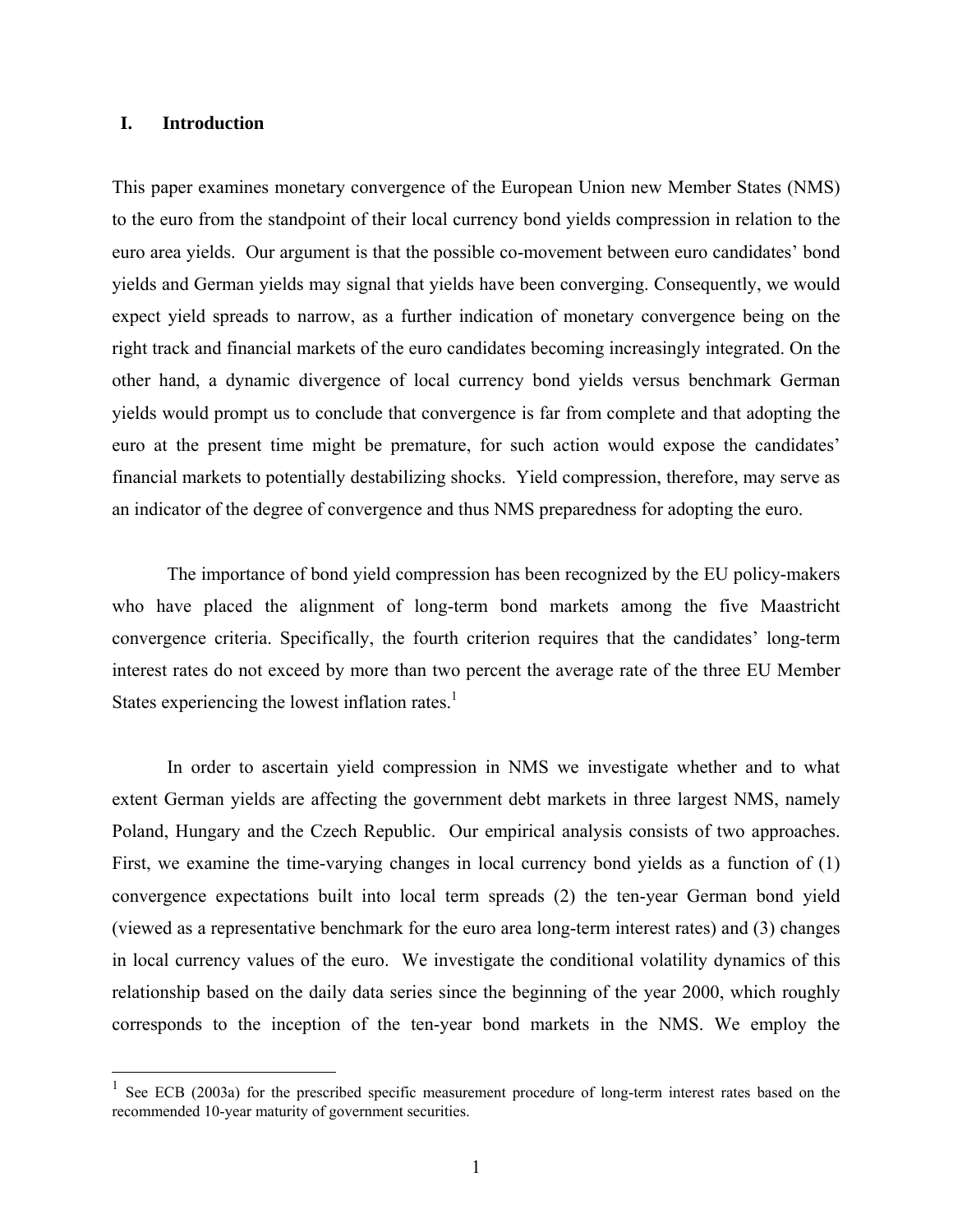TGARCH-M-GED process, which is a combination of threshold GARCH (TGARCH) and the 'in-mean' extension (GARCH-M), estimated with GED residuals. In our second approach, based on monthly data series, we examine changes in local currency bond yields as a function of German yields as well as of macroeconomic fundamentals in order to determine the main drivers of local currency bond yields and the relative role played by German yields. Since the available monthly data series are relatively short, we rely on the OLS estimation.

 The paper is organized as follows. Section II draws on related literature on monetary convergence and financial market integration to provide theoretical underpinnings of bond yield compression. Our underlying analytical model is outlined in Section III. The role of German bond yields as drivers of yields in the NMS is examined in Section IV based on volatility dynamics of the daily data series. Their role relative to the macroeconomic fundamentals is analyzed in Section V based on the monthly data series. Section VI encapsulates the main results of our study and includes policy implications for the final passage toward adopting the euro.

# **II. Bond Yield Compression – An Indicator of Monetary Convergence**

Over the past two decades we are observing world-wide convergence of bond yields, the sources of which can be traced to domestic, regional as well as global economic trends and policies. On the global scale, the widespread reduction of capital controls, financial innovations, advances in information technology, and resulting lower transaction costs have all contributed to interest rates convergence.<sup>2</sup> Regional integration efforts have triggered convergence of bond yields as well, particularly the formation and the anticipated enlargement of the European Monetary Union (EMU). For the euro candidates, expectations related to prospects of future accession and

 $2$  In a noteworthy study of bond yields determinants in New Zealand, Grimes (1994) finds that local bond yields are significantly driven by foreign yields, in addition to domestic short-term interest rates and the ratio of foreign debt to GDP. The apparent yield convergence suggests that, in the context of global financial integration, local bond markets are susceptible not only to internal, but predominantly to external shocks. In a newer study, Eckhold (1998) reaffirms robustness of the bond yield determinants identified by Grimes but, in the spirit of Uncovered Interest Rate Parity, adds currency expectations to the list of key drivers of bond yields.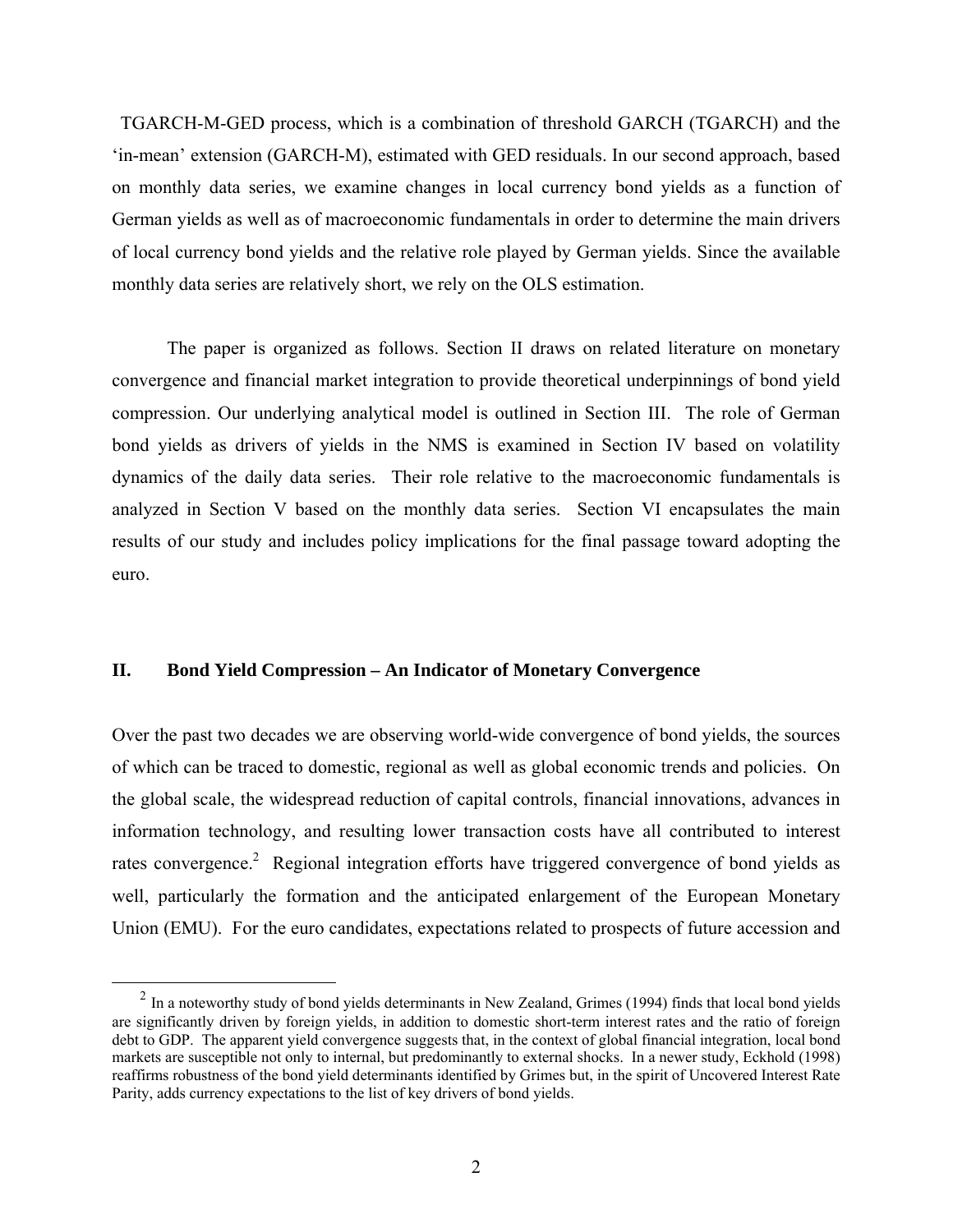official programs of monetary convergence play a critical role in dampening long-term bond yields. The increased demand for emerging market debt is also a contributing factor. Yet, a disciplined domestic fiscal policy that reduces the government borrowing needs, i.e. the public debt expansion plays the most pivotal role in driving yield compression.

A major factor increasing financial market integration and contributing to yield compression is the introduction of a single currency. Goldstein and Mussa (1993) and Mussa (2000) point to the dramatic reduction in interest rate spreads and in the volatility of these spreads that occurred on the path to the EMU. They attribute yield compression to the elimination of exchange rate fluctuations among the eleven participating countries resulting from the economic integration brought on by the public policy alignment. The ECB (2003b) reaffirms this argument by noting that there was a significant convergence in the long-term government bond yields in the countries that subsequently adopted the euro in January 1999. This convergence was driven by expectations of the euro adoption and by the consequent elimination of the exchange rate risk.

There seems to be a consensus in the literature pertaining to the EMU that the introduction of a single currency alone is not a sufficient driving factor of bond yield convergence and that harmonization of disciplined national macroeconomic policies plays a significant role. As shown by Bernoth et al. (2004), the debt and deficit indicators, primarily the debt-service ratio explain pronounced disparity in long-term interest rate risk premia among the EU Member States. Interest rate risk premia will not fully converge as long as the differences in the individual member countries' budgetary positions and debt levels remain high. Moreover, the fiscal stance is reflected in the government credit rating and translates directly into the default risk premium. This argument is confirmed by Gjersem (2003) who, besides recognizing the importance of eliminating exchange rate risk, attributes yield convergence to the existence of fiscal policy rules and their monitoring, which ultimately led to the convergence of credit ratings to the highest level. As a result of improved fiscal discipline, bond yields in the euro area converged to historical lows in the period preceding the euro inception. He attributes the remaining spreads on treasury issues within the euro area to the differences in governments' credit ratings, liquidity and the issuance techniques among the independent issuing agents.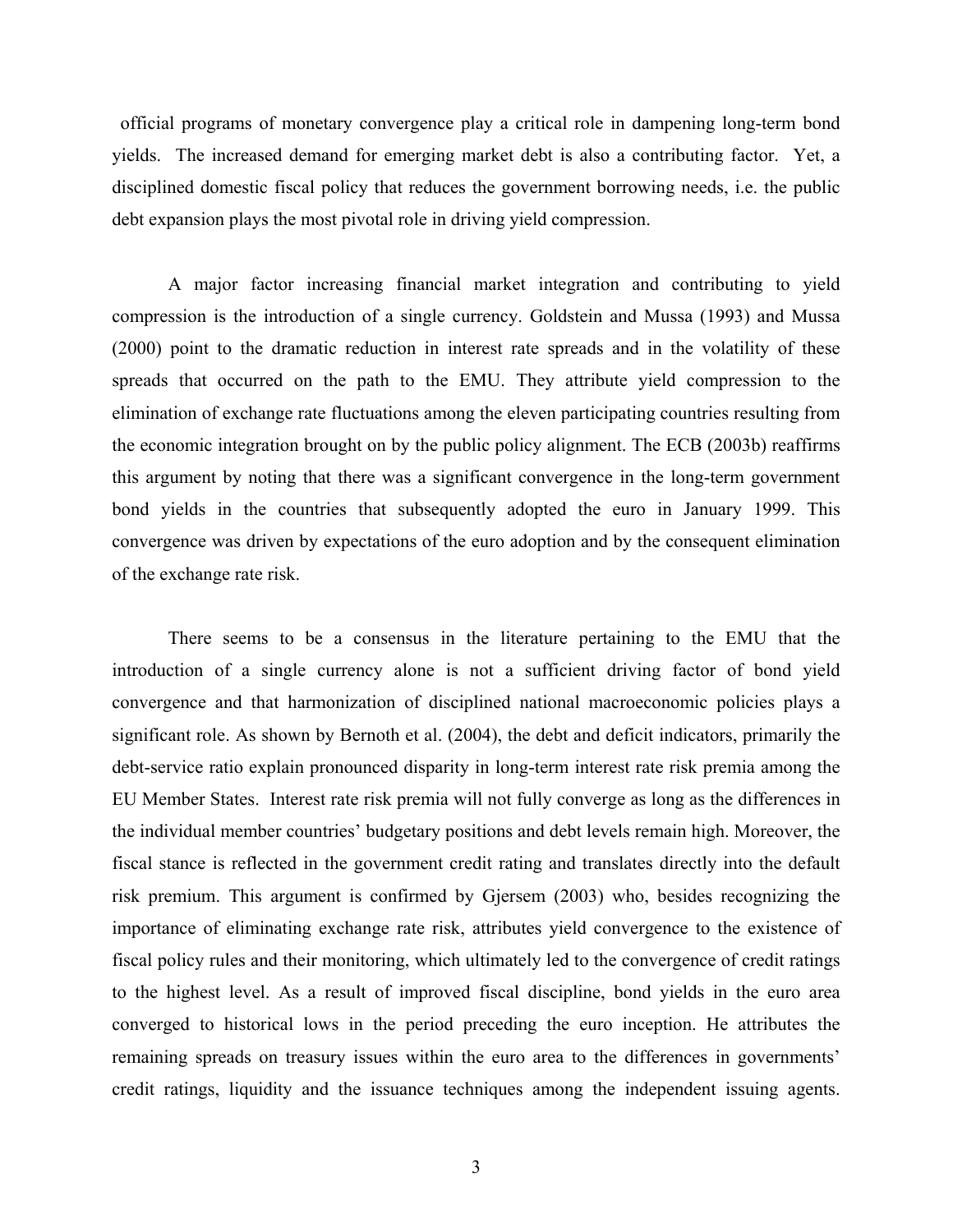Danthine et al. (2001) also point out to the prolonged segmentation of the government bond market across the euro area, which generates liquidity risk in the smaller markets and results in the difference in yields between similar government issues. Hartmann et al. (2003) concur that the euro-area bond market is still segmented, since the pricing of government bonds with identical credit rating has not fully converged. However, Codogno et al. (2003) downplay the role of liquidity and issuance uniformity in perseverance of yield differentials. They provide evidence that further fiscal convergence, specifically in debt-to GDP ratios, is indispensable for reducing yield differentials in the euro area.<sup>3</sup>

The importance of fiscal and monetary policy harmonization for containing interest rate risk premia in the country aspiring to enter the common currency system has found strong support in a number of studies analyzing the driving factors of government bond yields in the euro area. Among others, Côté and Graham (2004) find evidence that following the adoption of Maastricht Treaty currency risk premia declined gradually and were essentially eliminated by the time the euro was launched in January 1999. Their empirical evidence demonstrates that prior to the inception of the euro national bond yields in the EMU countries had converged to yields of Germany, the EMU largest economy. They conclude that progress in macroeconomic policy harmonization was the prevalent contributing factor to convergence of long-term bond yields by driving the convergence of their long-run determinants. According to their study, the introduction of a common currency had a secondary effect. Thus they confirm the previous findings that convergence of national long-term yields results predominantly from the coordination of disciplined fiscal and monetary policies in the context of integrated financial markets.

In sum, on the basis of the single European currency experience we can agree that the interplay of two key factors can significantly advance bond yield convergence, namely (1) the formation of a common currency system or an anticipated entry to such a system and (2) the harmonization of national macroeconomic policies. Nevertheless, it is worthy noting that these two factors alone can not drive convergence to zero differentials for there are other aspects

<sup>&</sup>lt;sup>3</sup> Their view contrasts with the common belief of market participants and policymakers that traditional liquidity indicators, such as bid-ask spreads, trading volumes, and outstanding amounts, as well as the presence of liquid future contracts explain a substantial part of yield differentials since the EMU inception.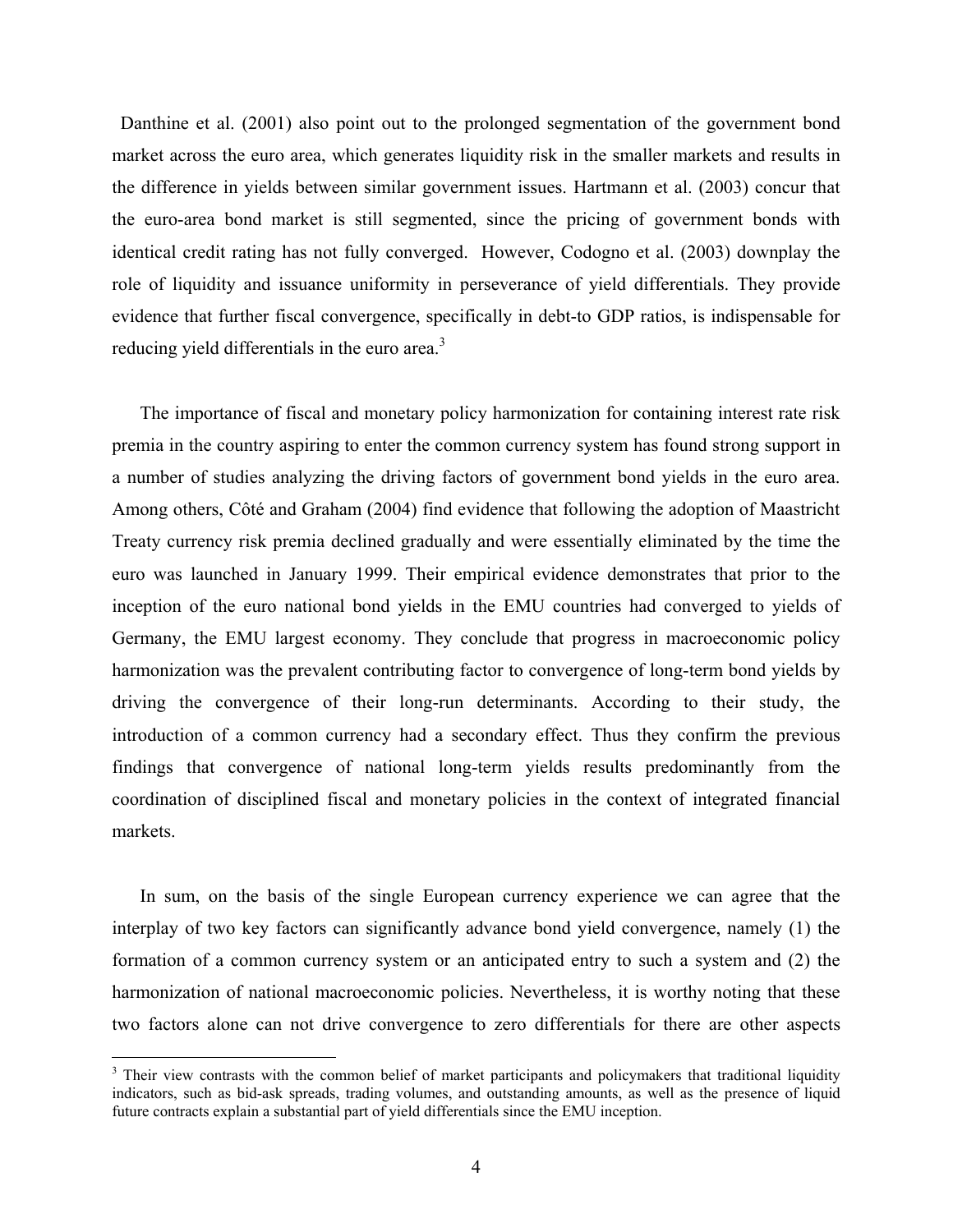underlying the remaining yield spreads that need to converge as well, such as technical and regulatory ramifications of bond issuance across integrated financial markets.

While the literature on the determinants of bond yields in the EMU countries is quite extensive, the investigation of yield drivers and the empirical evidence on yield compression in NMS have been seemingly scant. It is perhaps due to the relatively short historical record of long-term government debt markets in these countries.<sup>4</sup> The preliminary findings on yield compression seem to be inconclusive. The tests conducted by the International Monetary Fund (2003) based on data series ending as of mid-2003 show that German yields were not significant drivers of local currency bond yields in the converging NMS countries<sup>5</sup>. The obtained results suggest that convergence was far from complete at that time and that financial markets in NMS remained excessively vulnerable to domestic policy shocks. Similar results are reported by Holtemöller (2003) who shows that interest rate risk premia in the Czech Republic, Poland and Hungary over the corresponding euro area rates are still too excessive to conclude that convergence has been successful. He demonstrates that spreads of local over the euro area rates are non-stationary for Hungary and Poland, while stationary for the Czech Republic. In a more optimistic view, Orbán and Szapáry (2004) show that yield compression in the three examined NMS already took place as of January 2004 (which means prior to these countries EU accession) since their spreads over the euro area yields were minimal. They were also considerably narrower than those of Spain, Portugal and Greece on the eve of their respective EU accessions.

 The skeptical econometric results on yields compression in NMS may stem from the ramifications of policy mix applied during the early stage of long-term government bond market development. Specifically, lax fiscal policies and monetary strategies based on strict inflation targeting led to high local interest rate risk premia. $<sup>6</sup>$  Those monetary strategies compelled central</sup> banks (CBs) to adopt very high interest rates in order to contain inflation. As the

<sup>&</sup>lt;sup>4</sup> Ten-year government bond was introduced for the first time on January 20, 1999 in Hungary, May 21, 1999 in Poland and May 22, 2000 in the Czech Republic.

<sup>&</sup>lt;sup>5</sup> The OLS regression of the single-equation model conducted by the IMF is based on monthly data series on local bond yields in the Czech Republic, Hungary and Poland as a function of inflation, three-months-lagged retail sales and German yields (all in first differences). The regressions of one-, five- and ten-year local bond yields show that German yields were not significant determinants of the NMS yields.

<sup>&</sup>lt;sup>6</sup> Inflation targeting framework was officially adopted by the Czech Republic in January 1998, Poland in January 1999 and Hungary in May 2001.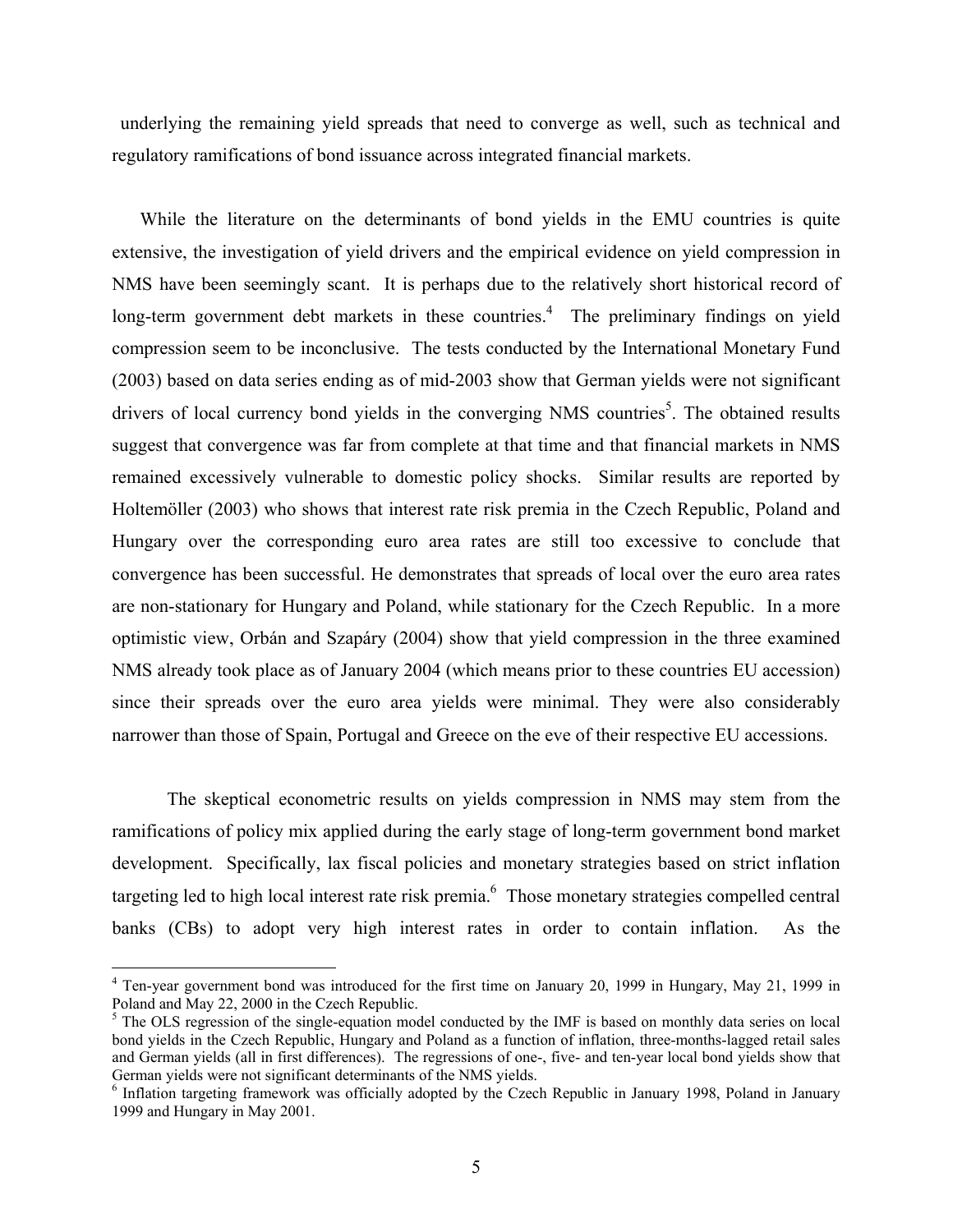disproportionately high interest rates resulted in soaring risk premia, they impaired the linkage between the NMS and the euro area bond yields. However, they were indispensable for bringing inflation down closer to the EU levels (Orlowski, 2003). Moreover, inflation targeting strategies have been accompanied by greater exchange rate flexibility, although, to various degrees. Frankel et al. (2005) state that, under flexible exchange rates, the international transmission of bond yields is slower than under fixed exchange rates. Therefore it would not be surprising if local currency bond yields adjustment to the euro area levels took place only recently, following the adoption of inflation targeting and flexible exchange rates in NMS.

 Overall, during the recent five-year period both nominal and real interest rates in NMS have fallen sharply outpacing the declining trend in the euro area. This decline precipitated from considerably strengthened financial stability in these countries that led to improved credit ratings, lower risks to investors and, consequently, declining bond yields. Therefore, in spite of the controversies related to the early evidence, one may expect that the integration of NMS government debt markets into the euro area bond markets has increased and that yield compression is taking place. From this standpoint, bond yield compression can be viewed as a proxy indicator for assessing the degree of financial integration, specifically a synchronization of the underlying macroeconomic fundamentals such as inflation expectations, real income and other factors affecting credit risk.

### **III. A Model of Bond Yields Co-Movement**

The term structure of interest rates has gained reputation in the literature for its ability to provide useful information on the current stance of monetary and fiscal policy, as well as future economic activity, real interest rates and inflation (see for instance Mishkin, 1990; Bernanke and Blinder, 1992). More specifically, nominal interest rate movements involve real interest rate movements and changes in expected inflation. Given this framework, we derive our model on the precepts of the Fisher theory and the Expectations Hypothesis (EH) of the term structure. The Fisher formula states that the nominal interest rate  $R_t$  is determined by the real interest rate  $rr_t$ and the expected rate of inflation  $E_t(\hat{\pi}_{t+m})$  from period *t* to period (*t+m*).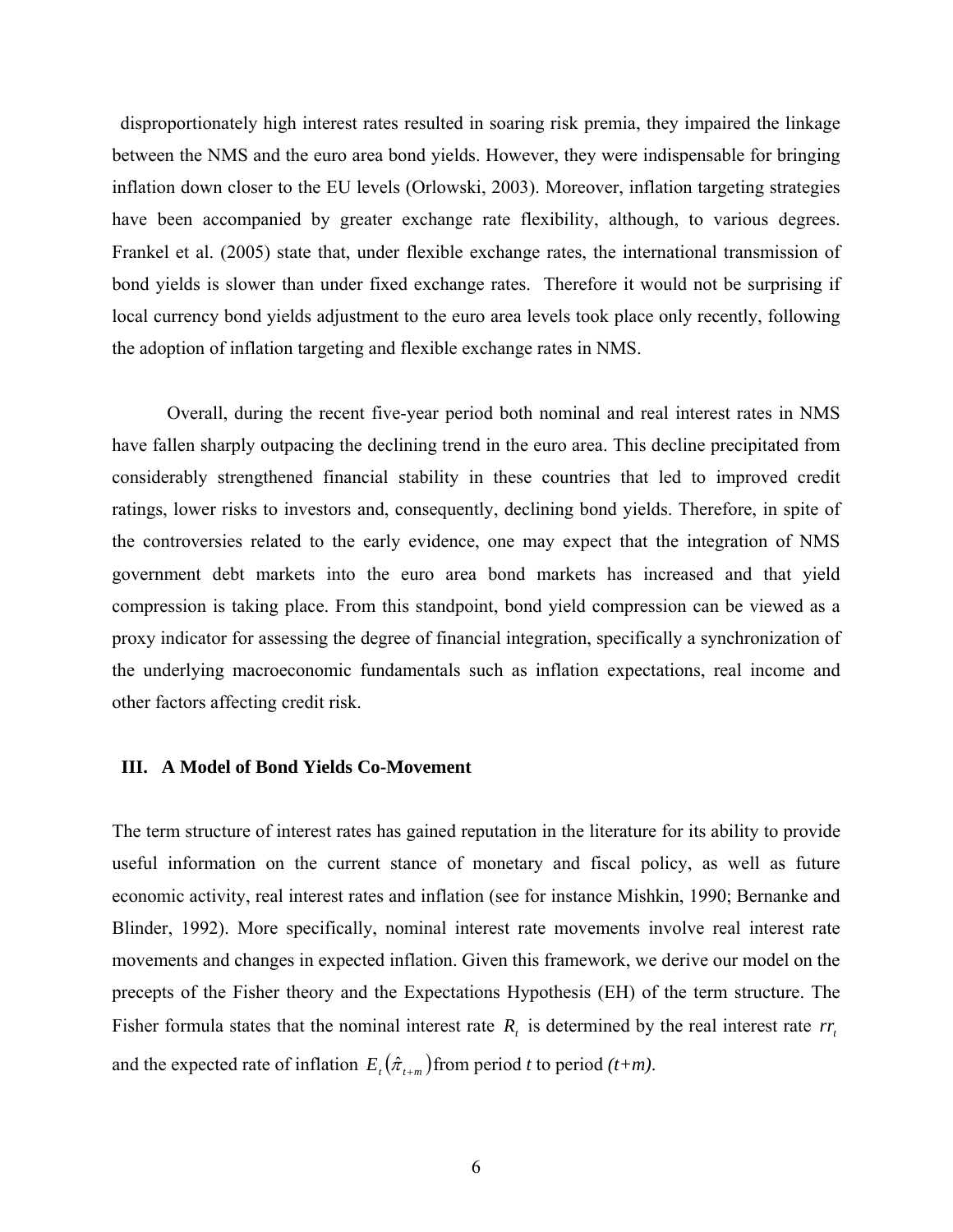$$
R_t = rr_t + E_t(\hat{\pi}_{t+m})
$$
\n(1)

According to EH, long-term interest rates are determined by the market expectations for shortterm interest rates augmented by a risk component that may vary with the corresponding maturity for a given rate. Thus, a long interest rate  $R_t^L$  is the expected short rate  $E_t(R_{t+m}^S)$  plus the constant risk premium  $(\phi_t^L = \overline{\phi})$ . For simplification, we refrain from decomposing the risk premium and will refer to the risk component throughout our paper as "term premium".7

$$
R_t^L = E_t(R_{t+m}^S) + \phi_t^L
$$
\n<sup>(2)</sup>

 Given the above, we can infer the difference between long and short-term interest rates, which defines the slope of the yield curve. This difference is also referred to as the term spread. Based on Fama (1990) who concludes that term spreads can forecast the expected term premia, we want to test whether term spreads can also explain the convergence of bond yields. Term spreads are widely credited in the literature for their usefulness for predicting future macroeconomic conditions. <sup>8</sup> This suggests that they are a good candidate for use as a convergence indicator for they can reasonably encapsulate information about real convergence and inflation expectations that is potentially useful for guiding the convergence to a common currency. Their forecasting relevance is additionally signified by a fact that they are marketdetermined, thus not subject to revisions.

The nominal term spread for bonds across maturity spectrum is a function of expected changes in the real term spread and expected changes in inflation amplified by the time-varying term premium. If  $E(r_r^L - rr_i^S)$  $E(r r_t^L - r r_t^S)$  reflects a direction of expected real term spread,  $E_t(\hat{\pi}_t^L - \hat{\pi}_t^S)$ 

 $<sup>7</sup>$  From the empirical standpoint, the term premium for a converging economy would reflect the difference between</sup> the risk premium on national relative to foreign long-term debt and the relative risk premium on short-term debt. Thus by a precise definition, term premium is not simply the difference in spreads across maturities because in reality it involves a default risk component. Broner et al. (2004) make similar point with respect to the analysis of term structure in emerging economies.

<sup>&</sup>lt;sup>8</sup> The usefulness of term spreads as indicators for monetary policy purposes is demonstrated, among others, by Estrella and Hordouvelis (1991) and Estrella and Mishkin (1997)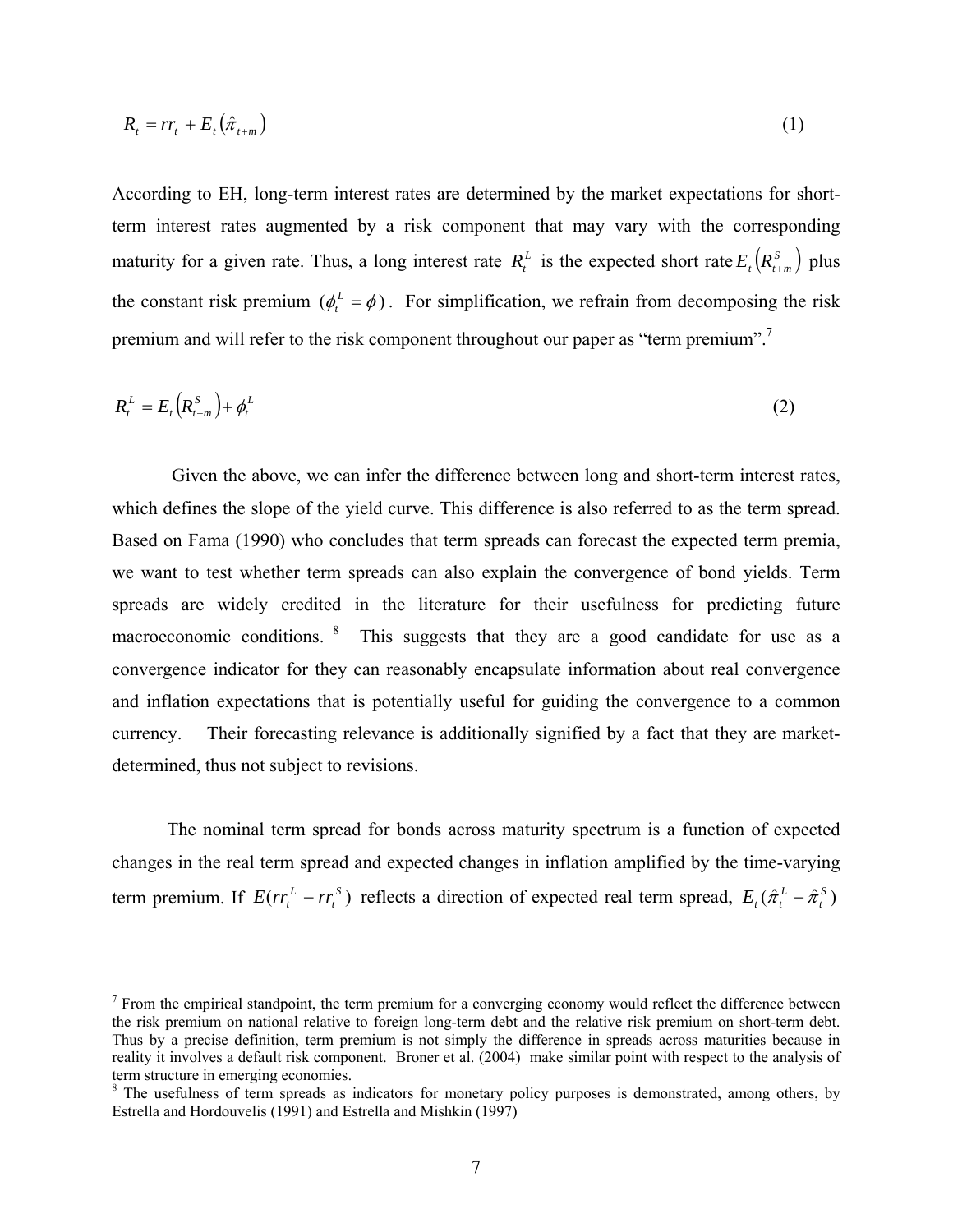represent dynamic inflation expectations for the corresponding time period, and  $\varphi_t^L$  is a timevarying term premium, the nominal term spread can be expressed as

$$
R_t^L - R_t^S = E_t (r r_t^L - r r_t^S) + E_t (\hat{\pi}_t^L - \hat{\pi}_t^S) + \phi_t^L
$$
\n(3)

The real term spread can be specified as  $rg_t = E_t ( rr_t^L - rr_i^S)$  $r g_t = E_t (r r_t^L - r r_t^S)$ . In order to ascertain the linkage between the local and the foreign term spreads, we bring in the Uncovered Interest Rate Parity (UIP) condition by including the expected exchange rate movement into our model. Consequently, in an open-economy setting, the differential between the domestic and the foreign nominal term spreads can be expressed as follows

$$
(R_t^L - R_t^S) - (R_t^{L^*} - R_t^{S^*}) = rg_t - rg_t^* + E_t(\hat{\pi}_t^L - \hat{\pi}_t^S) - E_t(\hat{\pi}_t^{L^*} - \hat{\pi}_t^{S^*}) + \phi_t^L - \phi_t^{L^*} + E_t(s_t^{L-S})
$$
(4)

The asterisk denotes foreign variables. This relationship is augmented by the expected depreciation of local currency for the L-S period represented by  $E_t(s_t^{L-S})$ . The impact of the expected currency movements would have merit particularly in the case of a smaller, open economy, whose CB actively conducts foreign exchange market interventions (Eckhold, 1998). Under such circumstances, transmission of currency movement into long-term interest rates becomes more pronounced.<sup>9</sup>

The difference between the national and the foreign term premia can be captured by

$$
\psi_t = \varphi_t^L - \varphi_t^{L^*} \tag{5}
$$

 It is further assumed that the nominal interest rate, which serves as a policy instrument or a reference rate for a local CB in a converging country will be adjusted in response to changes in the domestic nominal interest rate and changes in the foreign reference rate. This notion allows

<sup>&</sup>lt;sup>9</sup> Recent evidence on transmission of exchange rates into inflation and interest rates in transition economies can be found in Golinelli and Rovelli (2005) and Orlowski (2005a)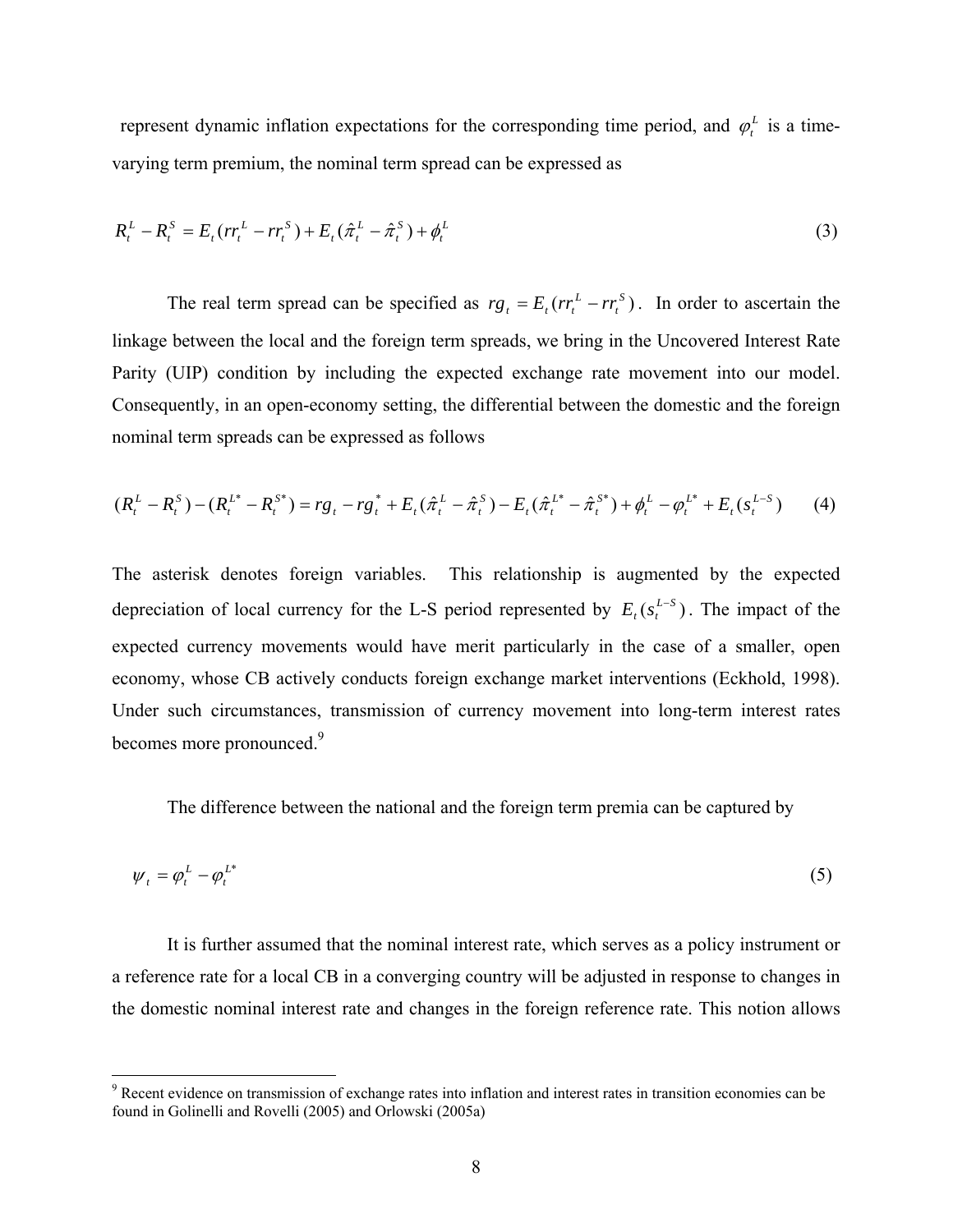for identifying the foreign and the domestic monetary policy rules. Since the foreign CB follows a fully autonomous monetary policy, the foreign policy instrument rule is prescribed by

$$
i_t^{CB^*} = rg_t^* + E_t(\hat{\pi}_t^{L^*} - \hat{\pi}_t^{S^*}) + \varphi_t^{L^*}
$$
\n(6)

In contrast, the local CB of a converging country cannot pursue a similar degree of monetary autonomy as it needs to consider the monetary convergence process. Thus the domestic policy rule is that the adjustment in the domestic policy instrument becomes a function of changes in the local nominal term spread, and the expected exchange rate path. The local instrument rule is specified as

$$
i_t^{CB} = rg_t + E_t(\hat{\pi}_t^L - \hat{\pi}_t^S) + \varphi_t^L + E_t(s_t^{L-S})
$$
\n(7)

In essence, such instrument rule seems plausible for an economy converging to a single currency when the CB monetary policy decisions are guided by forward-looking, flexible inflation targeting<sup>10</sup>. As oppose to strict inflation targeting that would require a monetary authority to gear policy decisions to the domestic inflation target only, the flexible inflation targeting framework allows combining the inflation target with a supplemental exchange rate stability objective.

It can be further noted that the local CB may follow an alternative targeting rule that would be more suitable for an advanced stage of monetary convergence characterized by the term premium differential converging to zero ( $\psi_t = 0$ ) and the exchange rate becoming fixed (for instance, upon the euro candidate's entry to the ERM2). Such a rule is derived on the basis of a notion that a successfully orchestrated monetary convergence means that domestic inflation is being brought in line with the foreign inflation forecast during the period leading to the anticipated adoption of a single currency, i.e. in a time horizon L (Orlowski, 2005b).<sup>11</sup> At such

 $10$  The standard treatment of such instrument rule is that it is a function of observable variables (see Svensson, 2005). However, for a converging economy it seems plausible to assume that it can be based on forecast variables.<br><sup>11</sup> In practical terms the euro area inflation forecast should be understood in terms of the Maastricht convergenc

criterion, which requires the domestic inflation not to exceed 1.5 percent above the average of the three lowest inflation rates among the EU Member States.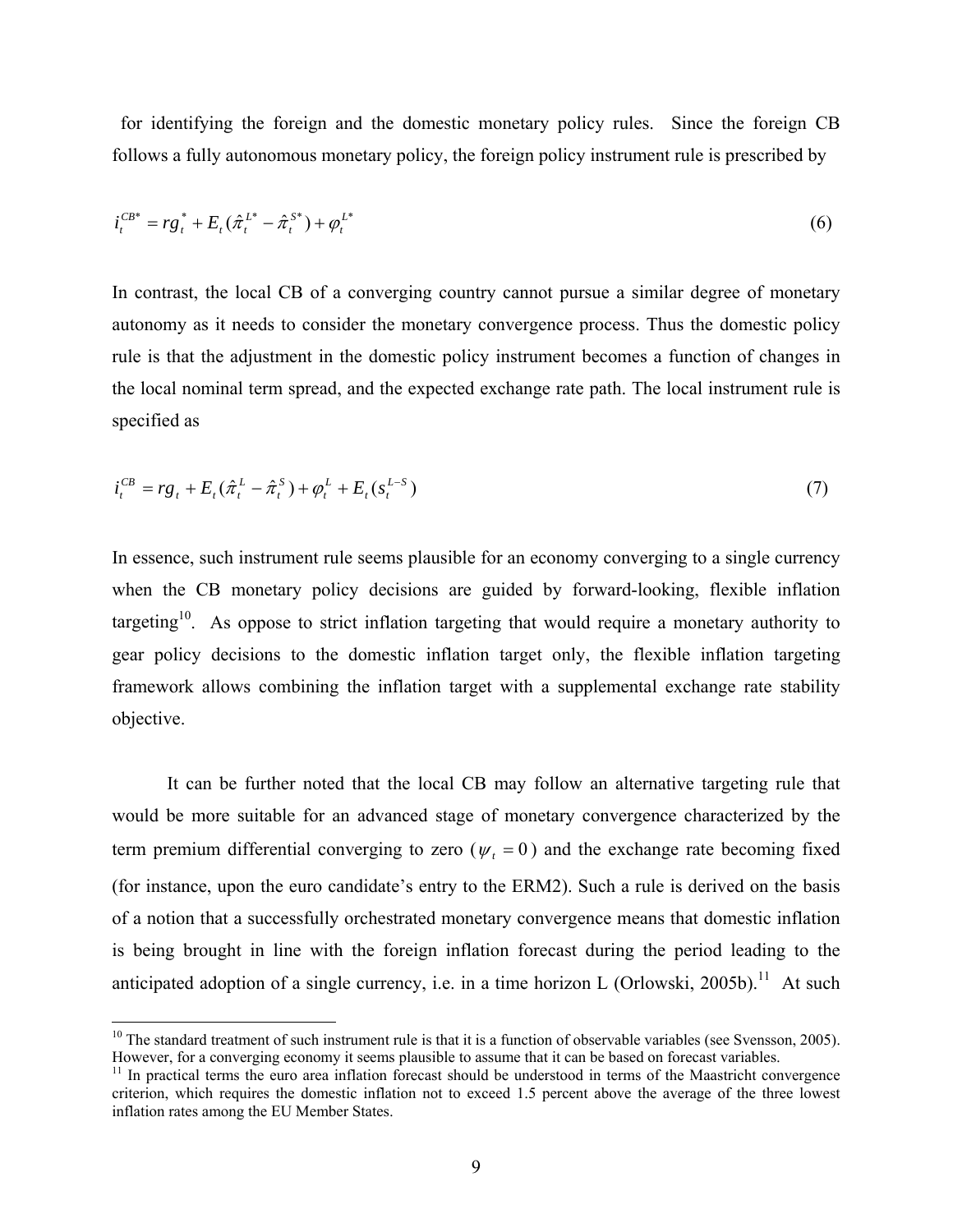advanced stage, economic agents fully and reasonably anticipate convergence of inflation, thus  $E_t(\hat{\pi}_t^L) = E_t(\hat{\pi}_t^{L^*})$ . Given the convergence of long term inflation expectations, the convergence of term premia and the fixed exchange rate, Eq. (6) and Eq. (7) can be combined into the following expression of the domestic policy instrument rule

$$
i_t^{CB} = i_t^{CB^*} + rg_t - rg_t^* - E_t(\hat{\pi}_t^S) + E_t(\hat{\pi}_t^{S^*})
$$
\n(8)

As completion of the convergence process appears in sight, the local CB will attempt to coordinate the operating inflation target  $\bar{\pi}^s_t$  with the foreign inflation forecast for S-period ahead,  $E_{t}(\hat{\pi}_{t}^{s*})$ . Thus CB will respond to the differential between the inflation target and the domestic inflation forecast for S-period by adjusting the policy instrument at the advanced stage of convergence in the following way

$$
i_t^{CB} = i_t^{CB^*} + rg_t - rg_t^* + \overline{\pi}_t^S - E_t(\hat{\pi}_t^S)
$$
\n(9)

 However, at the early stage of convergence, the domestic instrument rule prescribed by Eq. (7) seems to be more practical. By expressing the differential between the domestic and the foreign nominal term spreads in terms of the domestic and the foreign policy rules, i.e. by folding the Eqs. (6) and (7) into (4), the relative to the abroad yield curve process becomes

$$
(R_t^L - R_t^S) - (R_t^{L^*} - R_t^{S^*}) = rg_t + E_t(\hat{\pi}_t^L - \hat{\pi}_t^S) + \varphi_t^L + E_t(s_t^{L-S}) - i_t^{CB^*}
$$
\n
$$
(10)
$$

 Eq. (10) can be rearranged to express local long-term rate as a function of local term spread (as specified by Eq. (3)), foreign long-term yield, the differential between short domestic and foreign interest rate (specified as  $\theta_t = R_t^S - R_t^{S^*}$ ), the exchange rate and the foreign CB reference rate. The short-term interest rate differential can be attributed to the country-specific risk conditions. Consequently, the local long-term bond yield process is given by

$$
R_t^L = (R_t^L - R_t^S) + R_t^{L^*} + \theta_t + E_t (s_t^{L-S}) - i_t^{CB*}
$$
\n(11)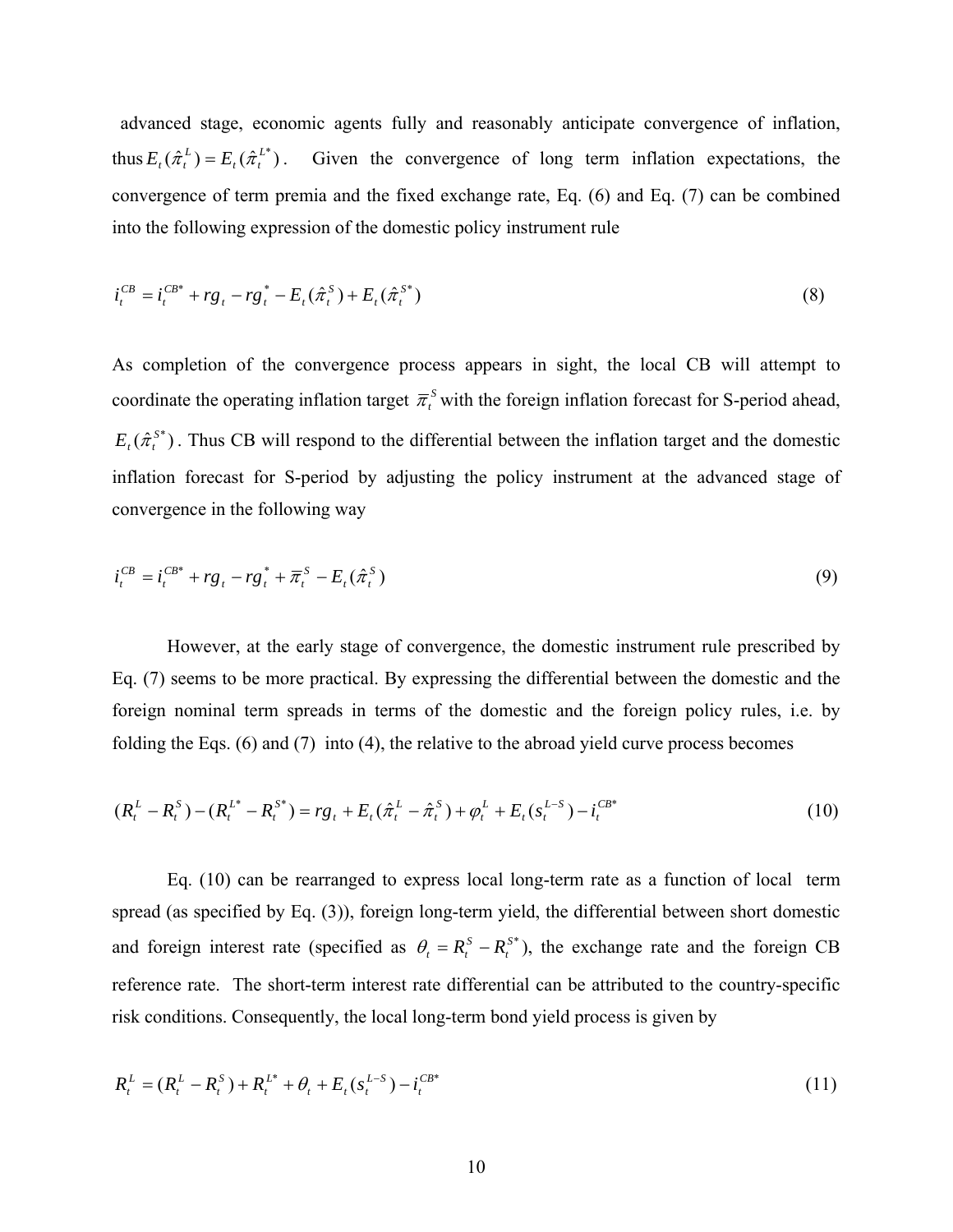The relationship prescribed by Eq. (11) suggests that movements in long-term bond yields in a country converging to a single currency can be explained by changes in: local term spreads, foreign bond yields, short term yield differentials, exchange rates and foreign CB reference rates. From the standpoint of the main argument underlying our analysis, a significant positive relationship between local and foreign bond yields conditional on changes in the remaining variables implies the presence of yield convergence. Given a significant co-movement between local and foreign yields coupled with narrowing yield differentials, one can reasonably argue that relative risk premia are declining and a successful convergence to a single currency is under way.

# **IV. Yield Compression in NMS: Volatility Dynamics Analysis**

<u>.</u>

The question before us is whether yields in the euro area, as benchmarked by German bond yields, are significant drivers of national yields in the three examined NMS, which would imply that yield compression is taking place.  $12$  Our sample period covers 1431 daily observations for Hungary, Poland and Germany for the period January 3, 2000 - June 27, 2005. For the Czech Republic, the sample period begins May 22, 2000 (1331 observations), due to the delayed inception of the long-term bond market. The data are taken from the Bloomberg database (supplemented with Reuters data on ten-year Polish bond yields for January 3 - February 3, 2000 and December 7, 2001 – November 25, 2002, due to unavailability of Bloomberg Generic Network prices for these periods) and from Eurostat (for German MCBY-Maastricht Conditions Bond Yields).

Before testing Eq. (11), it is noteworthy to look at the graphical presentation of national over German MCBY yield differentials (Figure 1) during sample period. The spread between Polish and German ten-year yields was initially extremely high, reaching 9 percentage point in the last quarter of 2000. Since then, it has narrowed considerably to less than 2 percentage points in mid-2005. The evident yield compression stems from a significant decline in inflation

 $12$  We are taking the ten-year German MCBY as the reference yield for euro area long –term bonds. German yields have maintained the benchmark status since they have continued to display lower yields. For a detailed discussion on benchmark status see Dunne at al. (2002).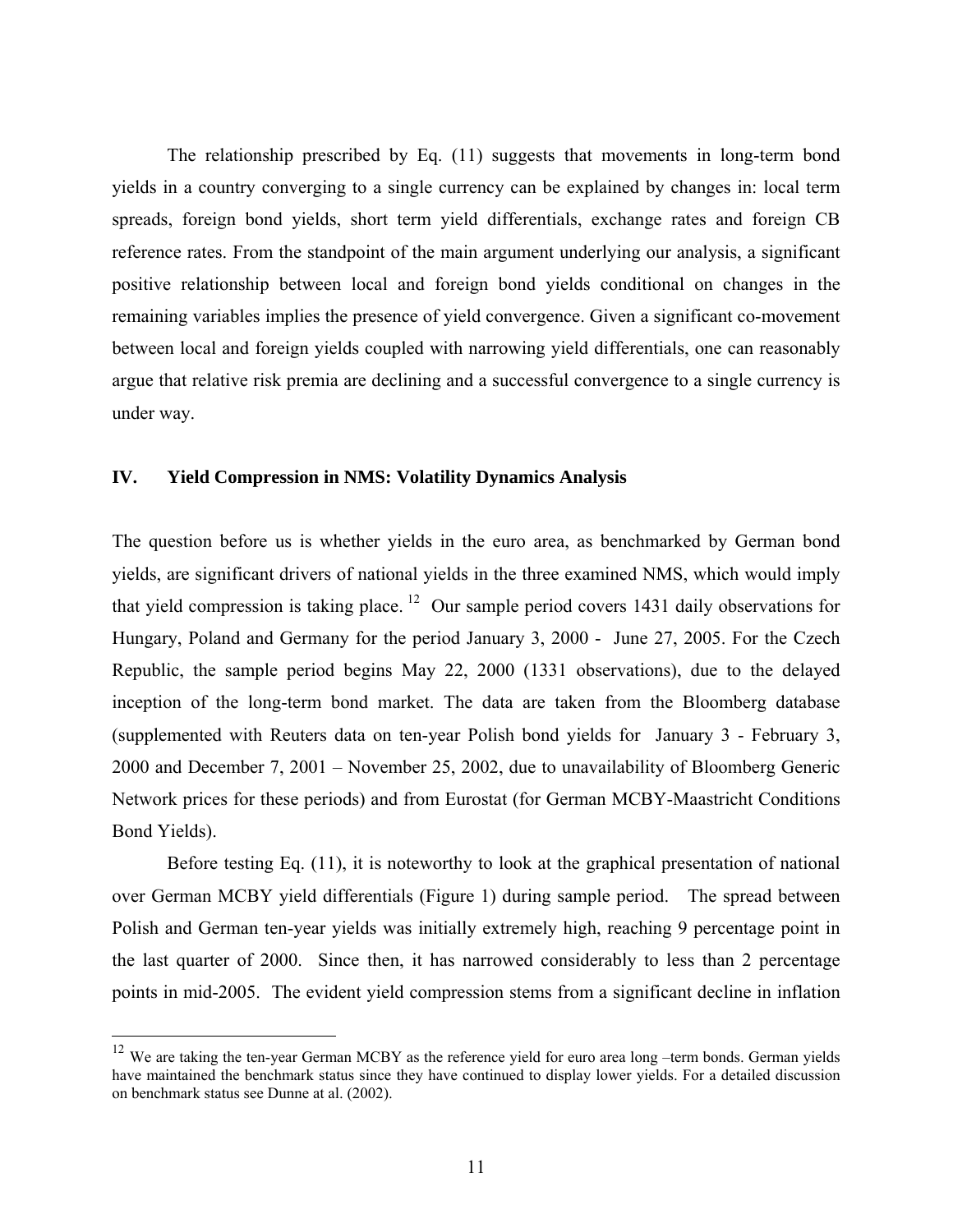expectations attributable to the credible inflation targeting strategy coupled with gradually improved fiscal discipline. Hungary started from a significantly narrower spread than Poland, but has not been able to reduce it further since mid-2002. Its ten-year spread over German yield is now the highest among the three examined countries due the continuously elevated inflation expectations and the struggle to maintain fiscal discipline. In contrast, Czech yields came down to the German levels already in mid-2002, and after a brief period of gradual rising, their spread has recently evaporated again.

**Figure 1:** Spreads between 10Y government bond of the Czech Republic / Hungary / Poland and Germany



*Data Source:* Bloomberg (supplemented with Reuters data on Polish ten-year yields for Jan 3 - Feb 3, 2000 and Dec 7, 2001 – Nov 25, 2002 due to unavailability of Bloomberg Generic Network prices for these periods) and Eurostat for German MCBY (Maastricht Conditions Bond Yields).

In order to ascertain co-movement between national and German bond yields we first determine their respective unconditional correlations. We also examine coefficients of elasticity of changes in ten-year national yields to changes in German yields. The results of both tests are shown in Table 1.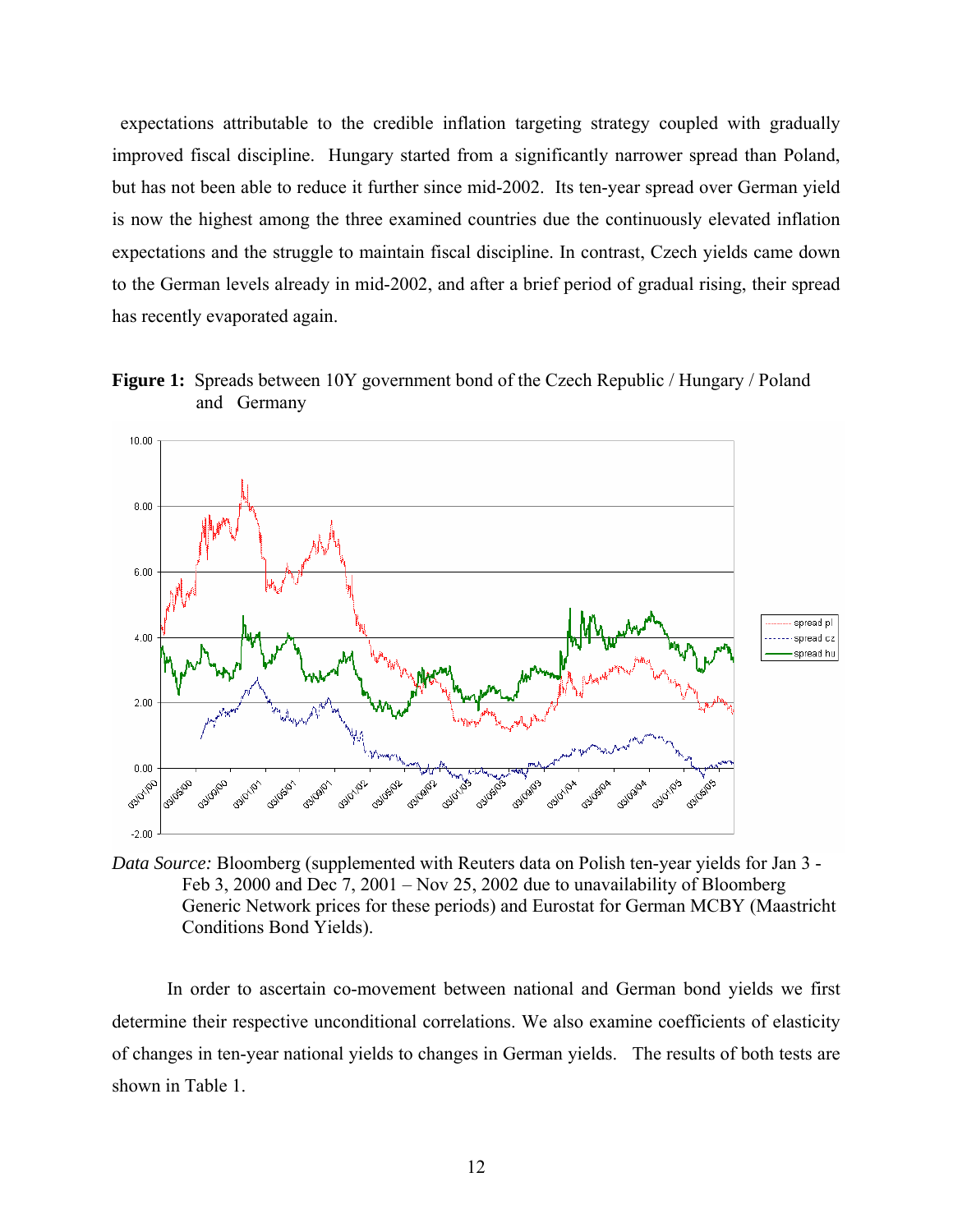**Table 1.** Unconditional correlation and elasticity coefficients of daily changes in 10Y NMS and German government bond yields

| 10Y government bond yields<br>of: | <b>Unconditional Correlation</b><br>Coefficient with 10Y German<br>Yield | German Yield Elasticity<br>Coefficients of Local Yields<br>(double-log of $1st$ differences) |
|-----------------------------------|--------------------------------------------------------------------------|----------------------------------------------------------------------------------------------|
| <b>Czech Republic</b>             | 0.318                                                                    | $+1.055$                                                                                     |
| <b>Hungary</b>                    | 0.133                                                                    | $+0.897$                                                                                     |
| <b>Poland</b>                     | 0.132                                                                    | $+0.899$                                                                                     |

*Notes: Calculations are based on first differences of daily bond yield indexes for the periods January 3, 2000-June 27, 2005 for Germany, Hungary and Poland, and May 22, 2000-June 27, 2005 for the Czech Republic.* 

# *Data source for Tables 1-3:* As in Figure 1.

 For the entire sample period of daily observations, there is a moderate unconditional correlation between Czech and German yields. In contrast, pairwise correlations of Hungarian and Polish yields with German yields are significantly lower. Thus Czech yields are more integrated with those of the euro area than yields of the two remaining NMS. These findings, to some extent, reaffirm the IMF (2003) and Holtemöller (2003) conclusions that, from the government debt market perspective, NMS are still not ready to join the euro. A more encouraging message stems from the pairwise yield elasticity coefficients. Their positive, close to unity values imply that the daily percentage changes between national and German yields are almost perfectly synchronized.

 Nevertheless, the unconditional correlations and elasticity coefficients for the entire sample period are overly simplistic measures for assessing yield compression. More meaningful inference can be drawn when the sample period is divided into two parts: (1) the pre-EU accession (i.e. prior to May 1, 2004) and (2) the post-EU accession period. As shown in Table 2, during the latter period the average bond yields as well as the daily volatility have fallen considerably in the Czech Republic and Poland, and somewhat less in Hungary. The unconditional correlations of both Polish and Hungarian with German yields have become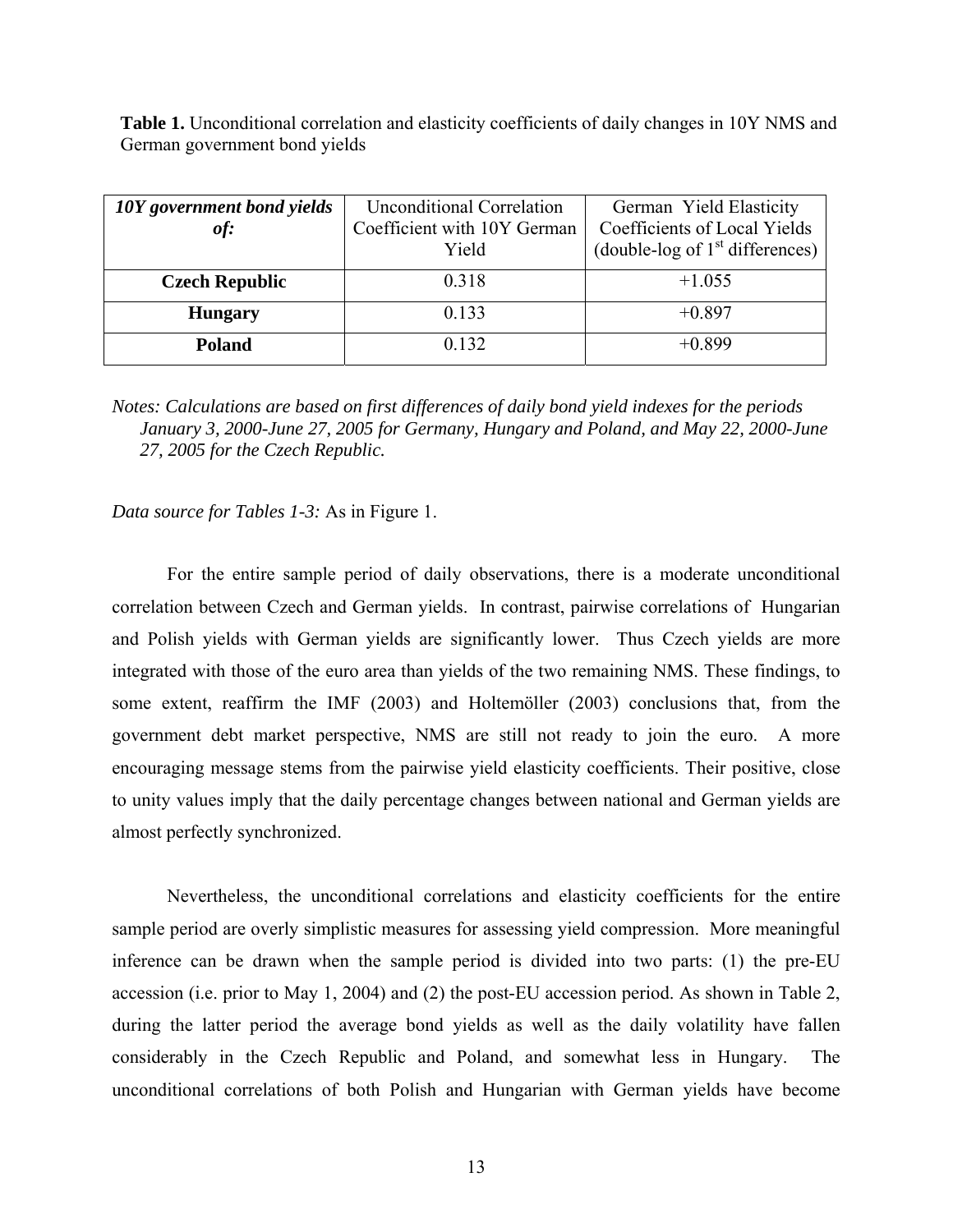stronger after the EU entry. At the same time, correlation between Czech and German yields has weakened, which is somewhat puzzling. This result might be possibly explained by the fact that the Czech CB allowed for greater exchange rate flexibility by suspending foreign exchange market interventions already about a year prior to the EU accession.

|                        | Average<br>yield <sup>1</sup> | <b>Standard</b><br>deviation <sup>1</sup> | <b>Coefficient of</b><br>variation $^{1)}$ | <b>Unconditional</b><br>correlation with<br>10YGerman yields $^{2)}$ |
|------------------------|-------------------------------|-------------------------------------------|--------------------------------------------|----------------------------------------------------------------------|
| <b>Czech 10Y bond:</b> |                               |                                           |                                            |                                                                      |
| 5/22/2000-4/30/2004    | 5.305                         | 1.125                                     | 0.212                                      | 0.383                                                                |
| 5/1/2004-6/27/2005     | 4.461                         | 0.675                                     | 0.151                                      | 0.124                                                                |
| Hungary's 10Y bond:    |                               |                                           |                                            |                                                                      |
| 1/3/2000-4/30/2004     | 7.647                         | 0.830                                     | 0.109                                      | 0.124                                                                |
| 5/1/2004-6/27/2005     | 7.637                         | 0.742                                     | 0.097                                      | 0.198                                                                |
| Poland's 10Y bond:     |                               |                                           |                                            |                                                                      |
| 1/3/2000-4/30/2004     | 8.794                         | 2.593                                     | 0.295                                      | 0.126                                                                |
| 5/1/2004-6/27/2005     | 6.365                         | 0.831                                     | 0.131                                      | 0.233                                                                |

**Table 2.** Daily volatility and correlation of 10Y NMS and German bond yields during pre- and post-EU accession

*Notes:* computed on the basis of:  $\binom{1}{1}$  levels,  $\binom{2}{1}$  first differences.

 $\overline{a}$ 

We now proceed with the empirical testing of the time-varying conditional co-movements between NMS and German yields on the basis of the model prescribed by Eq. (11). We estimate the time-varying volatility of national yields as a function of German yields and a set of exogenous variables in order to ascertain yield compression more precisely. We employ threshold generalized autoregressive conditional heteroscedasticity (TGARCH) model with the conditional variance in the mean equation (M) combined with the generalized error distribution (GED), which allows for variable kurtosis in the data.  $13$  The "in mean" extension of the model (GARCH-M) ads the heteroscedastic variance term directly into the regression equation allowing time-varying volatility to be related to expected yields since they are influenced by term

<sup>&</sup>lt;sup>13</sup> For the comprehensive overview of the ARCH-class models see (Engle, 2004). Their usefulness and applicability for testing volatility dynamics of financial assets is examined by Poon and Granger (2003).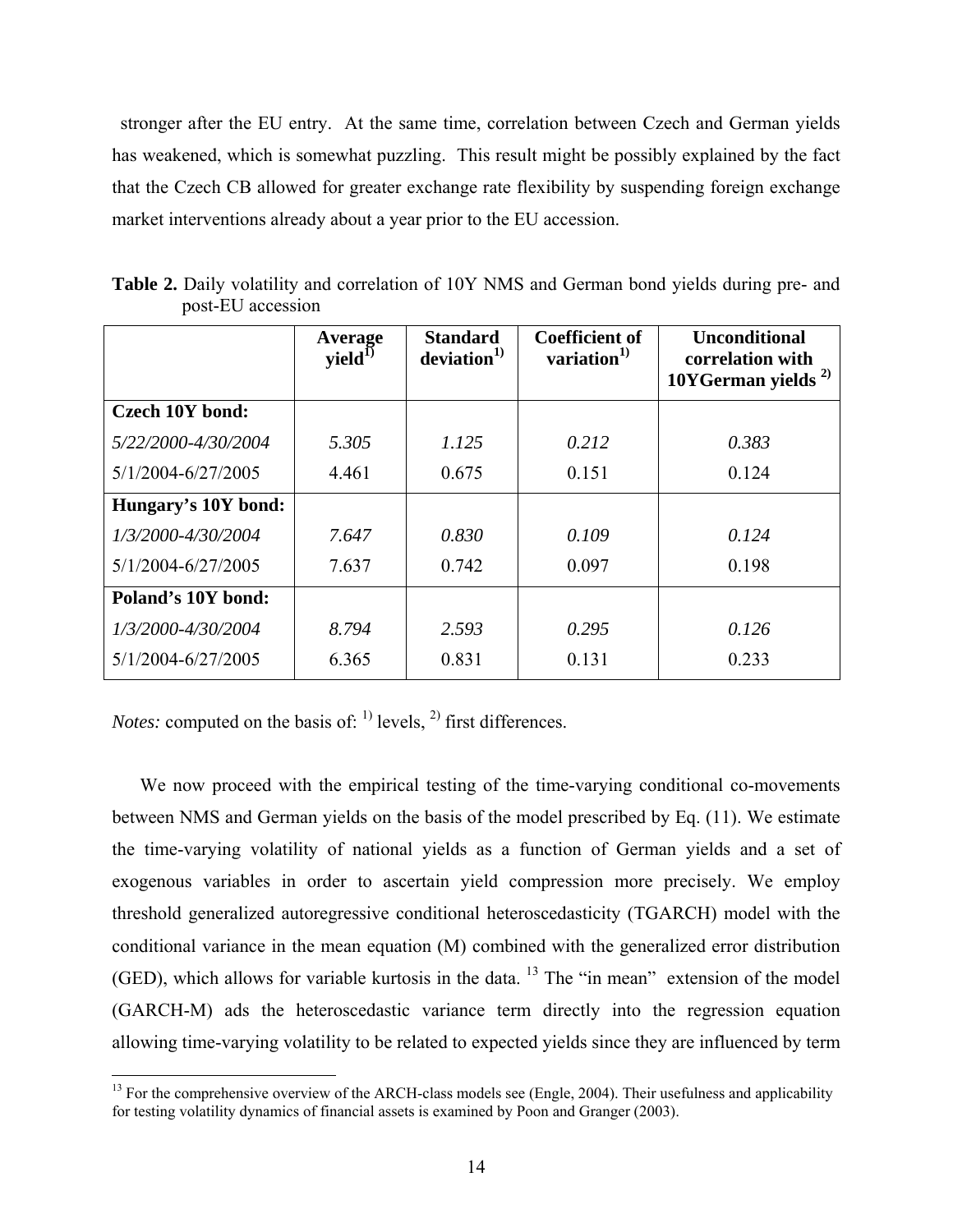premia. Departing from the normal distribution assumption, specifically, allowing the series to be leptokurtic (GED parameter<2) routinely holds for daily frequency series of financial assets. We further incorporate German yields and local CB reference interest rates as regressors in the conditional variance equation.

Our TGARCH-M-GED procedure consists of the conditional mean and the conditional variance equations (Eqs. 12 and 13 respectively). The conditional mean equation is in essence derived from Eq. (11), however, with several modifications. It examines the local ten-year bond yield  $R_t^{10Y}$  as a function of the polynomial (quadratic) spread between five-year  $R_t^{5Y}$  and threemonth  $R_t^{3M}$  local yields, German yields  $R_t^{10Y*}$ , the euro value expressed in domestic currency terms as  $\log S$ , and the GARCH conditional variance  $\sigma^2$  (the GARCH in-mean component), which is a proxy for the directional change in the local term premium.<sup>14</sup> It is further assumed that the foreign CB reference interest rate follows a steady, exogenously determined course, thus its autoregressive movement is zero. The resulting mean equation is as follows

$$
R_t^{10Y} = \alpha_0 + \alpha_1 (R_t^{5Y} - R_t^{3M}) + \alpha_2 (R_t^{5Y} - R_t^{3M})^2 + \alpha_3 R_t^{10Y^*} + \alpha_4 \log S_t + \alpha_5 \sigma_t^2 + \xi_t
$$
 (12)

All underlying variables are entered in first differenced terms since they are non-stationary at their levels in all examined cases. The quadratic effect of the five-year to three-month spread allows us to ascertain its marginal effect on local long-term yield. Unlike in Eq.(11), the domestic policy instrument variable, namely, the CB reference interest rate  $i_t^{CB}$ , is now placed as a regressor in the conditional variance equation in order to emphasize its possible dampening effect on bond yield volatility. Finally, the exchange rate variable is entered as the first difference of the log of the spot value of the euro in local currency terms.

 $14$ In testing the predictive power of the term spread, it is important to choose the yields of debt securities which are actively traded and which reflect market expectations. Therefore we examine the spread between the five-year government bond yield and the three-month money market rate, which is the available proxy for the three-month yield. This puts us in agreement with Domain and Reichenstein (1998), who argue that the spread between the intermediate- and short-term and not between the long- to short-term yield trails the embedded risk premia.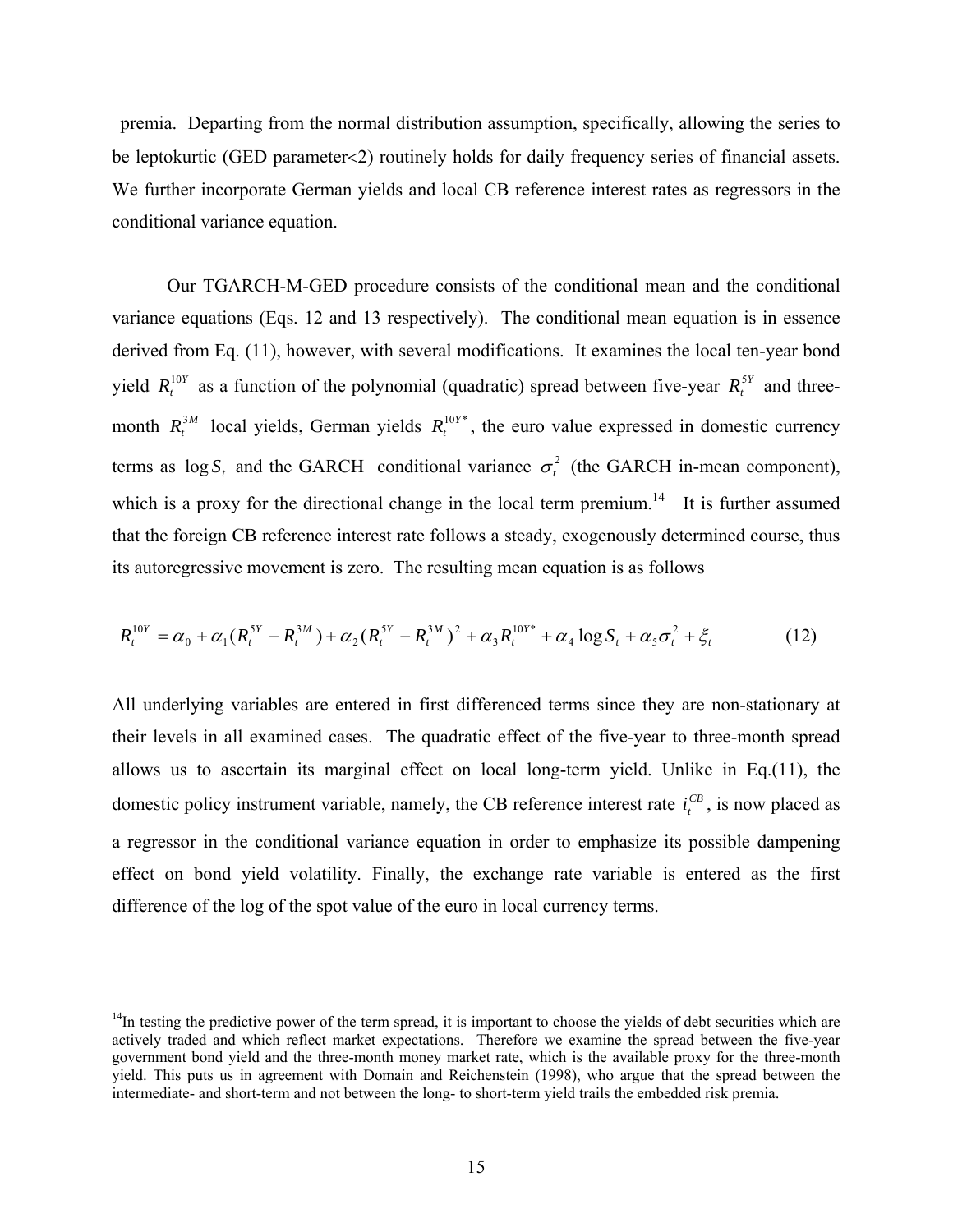The conditional variance equation is formulated as the  $TGARCH(p,q,r)$  process and specified as

$$
\sigma_t^2 = \beta_0 + \sum_{l=1}^p \beta_{1l} \xi_{t-l}^2 + \sum_{k=1}^r \beta_{2k} \xi_{t-k}^2 \Gamma_{t-k} + \sum_{j=1}^q \beta_{3j} \sigma_{t-j}^2 + \beta_4 R_t^{10Y^*} + \beta_5 i_t^{CB}
$$
(13)

The p-order ARCH terms represented by  $\sum_{l=1}^{n}$ − *p l l t l* 1  $\beta_{1l} \xi_{t-l}^2$  reflect the impact of 'news' or shocks to the current volatility of the bond yield process prescribed by Eq. (12) induced l-periods before. The q-order GARCH terms  $\sum_{j=1}^{n}$ − *q j*  $j$   $\mathbf{v}$   $_{t-j}$ 1  $\beta_{3j}\sigma_{i-j}^2$  show the degree of persistency in volatility. The leverage threshold effects or r-order TARCH terms  $\sum_{k=1}^{r} \beta_{2k} \xi_{t-k}^2 \Gamma_{t-k}$ *k*  $k$   $\blacktriangleright$   $t$   $\neg k$   $\blacktriangle$   $t$   $\neg k$ 1  $\beta_{2k} \xi_{t-k}^2 \Gamma_{t-k}$  reveal the degree of asymmetry of shocks to volatility, in which Γ*t*−*k* are k-period dummy variables assuming the value of one for all the observed negative shocks  $(\xi_{t-k}(0))$  and zero for the positive ones. Two additional regressors are built into the conditional variance equation in order to capture their perceived impact on volatility of local currency bond yields: (1) German yields, and (2) the CB reference rates. Due to non-stationarity at their levels, both of these regressors are entered in first differenced terms.

 Inevitably, some of the key fundamental variables that are likely to drive local bond yields, such as inflation, output gap, etc., are not incorporated since these estimations are based on daily data frequency. In all tested cases, empirical estimations with the log-likelihood maximizing GED residuals allow for alleviating the danger of a serious overestimation of volatility, which would be the case if the normal (Gaussian) distribution assumption were imposed (GED=2).

 The results of selected empirical estimations of Eqs. (12) and (13) are shown in Table 3. We have chosen the most robust estimation representations on the basis of maximizing the likelihood ratio and minimizing the Akaike and Schwartz information criteria. The obtained evidence implies that daily changes in German yields significantly affect changes in national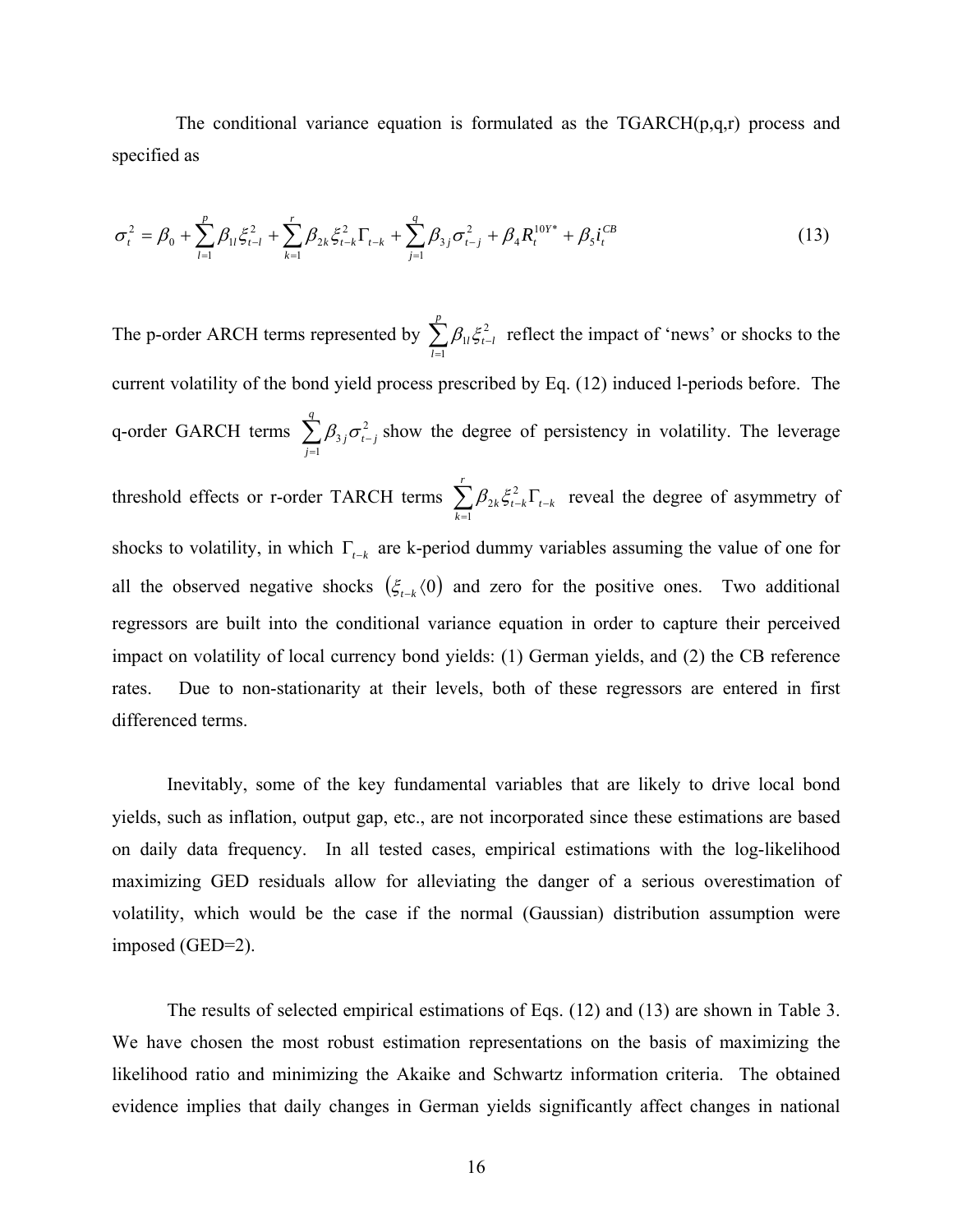yields in all three examined countries, as indicated by the high statistical significance of their estimated  $\alpha_3$  coefficients in the conditional mean equation. These coefficients have all correct, positive signs, which suggest that both German and national yields tend to move in the same direction. The impact of conditional changes in German yields on national yields is the most pronounced for the Czech Republic, while it is somewhat weaker for Poland and considerably less significant for Hungary. In the conditional variance equation, changes in German yields inversely affect volatility of national yields, but this effect is significant only in the case of Poland. This suggests that a possible increase in German yields is likely to mitigate the conditional volatility of Polish yields. Adversely, the decline might exacerbate volatility of national yields. The obtained results carry an important message for policy-makers in NMS as they are all seemingly concerned about sustaining financial markets stability and lowering risk premia to investors.

|                                                          | <b>Czech Republic</b> | <b>Hungary</b>       | Poland                 |
|----------------------------------------------------------|-----------------------|----------------------|------------------------|
| Conditional mean Eq. (12)                                |                       |                      |                        |
| $\alpha_0$ constant term                                 | $-0.016(-1.06)$       | 0.001(1.27)          | $-0.042$ $(-4.57)$ *** |
| $\alpha$ <sub>1</sub> (5Y-3M yield)                      | $0.301(22.41)$ ***    | $0.469(53.94)$ ***   | $0.300(28.06)$ ***     |
| $\alpha$ , (5Y-3M yield) <sup><math>\gamma</math>2</sup> | $-0.283 (-3.49)$ ***  | $-0.061(-2.04)$ **   | $-0.098 (-4.08)$ ***   |
| $\alpha$ <sub>3</sub> (German 10Y yield)                 | $0.204(11.40)$ ***    | $0.075(6.15)$ ***    | $0.174(6.79)$ ***      |
| $\alpha$ <sub>4</sub> (EUR exchange rate) <sup>1)</sup>  | $0.365(1.81)$ *       | $3.335(16.13)$ ***   | $0.979(5.79)$ ***      |
| $\alpha_{5}$ (GARCH) <sup>2)</sup>                       | 0.319(0.11)           | $-0.315 (-4.45)$ *** | $-0.007(-4.19)$ ***    |
| Cond. variance Eq. $(13)$                                |                       |                      |                        |
| $\beta_0$ constant term                                  | $0.001(16.34)$ ***    | $0.001(4.88)$ ***    | $0.001(5.31)$ ***      |
| $\beta_{11}$ ARCH(1)                                     | $0.261(5.98)$ ***     | $0.591(4.79)$ ***    | $0.393(5.10)$ ***      |
| $\beta_{12}$ ARCH(2)                                     | 0.045(1.51)           | $-0.021(-0.31)$      | $-0.032(-0.54)$        |
| $\beta_{13}$ ARCH(3)                                     | na                    | na                   | $0.078(1.60)*$         |
| $\beta_{14}$ ARCH(4)                                     | na                    | na                   | $0.213(3.40)$ ***      |
| $\beta$ , TARCH(1)                                       | na                    | $-0.433(-3.28)$ ***  | na                     |

Table 3. Volatility dynamics of yield compression - estimation representations of Eqs.(12) and (13)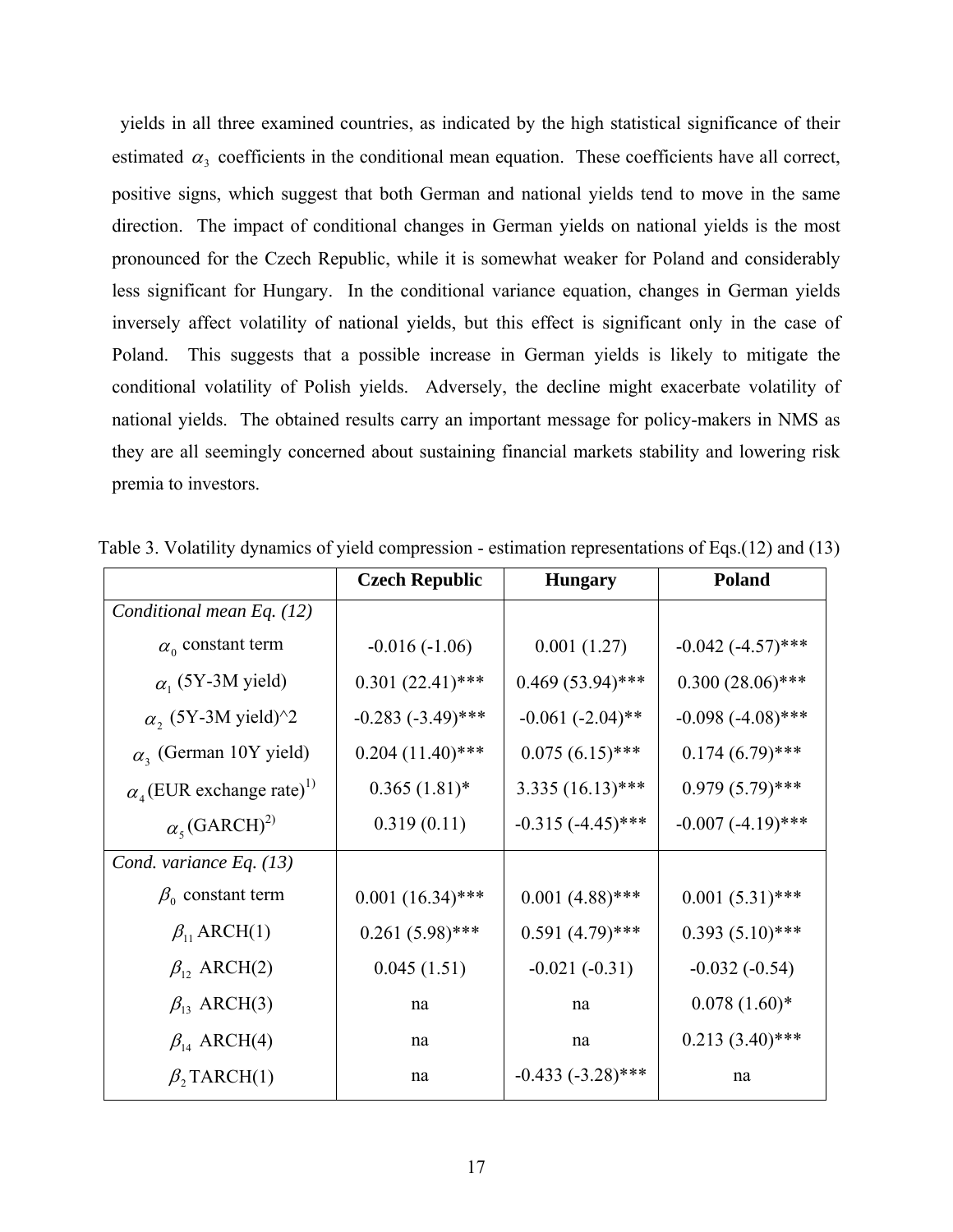| $\beta$ <sub>3</sub> GARCH(1)           | $0.255(46.47)$ *** | $0.527(6.87)$ ***  | $0.356(4.62)$ ***     |
|-----------------------------------------|--------------------|--------------------|-----------------------|
| $\beta$ <sub>4</sub> (German 10Y yield) | 0.001(0.33)        | 0.001(0.18)        | $-0.009(-5.15)$ ***   |
| $\beta_5$ (c. bank reference rate)      | $-0.002(-1.44)$    | $-0.002(-1.75)$ *  | $-0.005 (-10.89)$ *** |
|                                         |                    |                    |                       |
| <b>GED</b> parameter                    | $1.303(83.64)$ *** | $0.732(26.52)$ *** | $0.899(24.18)$ ***    |
| adjusted R-squared                      | 0.150              | 0.041              | 0.068                 |
| Log likelihood                          | 2628.18            | 2215.56            | 1789.41               |
| Akaike Info. Criterion                  | $-3.936$           | $-3.081$           | $-2.483$              |
| Schwartz Info. Criterion                | $-3.885$           | $-3.030$           | $-2.428$              |
| Durbin Watson stat.                     | 2.09               | 1.80               | 2.45                  |

*Notes:* 1) ∆log of domestic currency value of one EUR, 2) log(GARCH) for Czech Republic and Poland and GARCH for Hungary. Significance at 1 percent \*\*\*, 5 percent \*\*, and 10 percent \*.

*Data Source for central bank reference rates: Czech National Bank, National Bank of Hungary, National Bank of Poland.* 

 The term spread and its marginal effect contain useful information on local bond yields as well. The term spread coefficients are all positive and very significant implying that long-term bond yields tend to fall with the declining spreads, which underpins the occurrence of the NMS yield compression. There is also a strong negative marginal (quadratic) effect in all three countries, which reflects the marginal impact of a change in term spread on long-term bond yields. In the Czech case, a higher ten-year yield is associated with a steeper yield curve as implied by the low value of estimated  $\alpha_2$  coefficient. This effect is weaker in the two other NMS. Apparently, transmission of possible inflation expectations along the yield curve is more pronounced in the Czech Republic than in Poland or Hungary. However, the Hungarian yield curve tends to be most elevated, primarily due to a strong positive effect of the currency depreciation on long-term yields (reflected by the high estimated value of  $\alpha_4$ ).

 Evidently, the impact of currency depreciation on local currency bond yields varies across these countries. The estimated  $\alpha_4$  coefficients imply that currency depreciation almost instantly raises yields in Hungary and Poland, while its effect in the Czech Republic is less pronounced. On the basis of higher value of the  $\alpha_4$  coefficient for Hungary relative to Poland it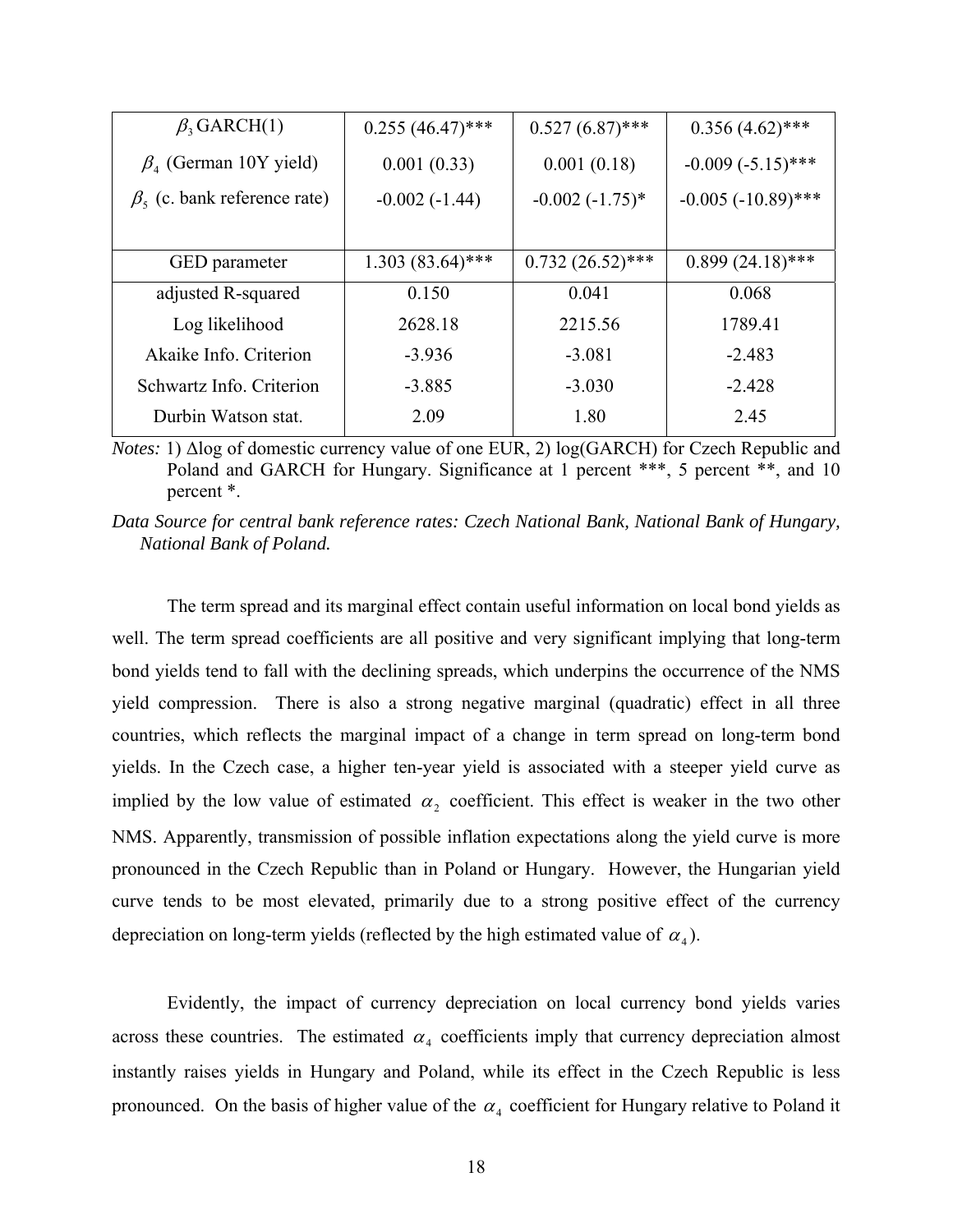can be argued that there is stronger transmission of the exchange rate risk into the interest rate in Hungary. Thus the high value of this coefficient seems to validate the Hungarian CB commitment to exchange rate stability within the flexible inflation targeting framework.

 The GARCH conditional variance in the mean equation has a negative sign and is significant only for Hungary and Poland, which implies that the conditional risk premia in these two countries have been steadily declining. In contrast, the GARCH conditional variance does not affect changes in Czech yields, simply because the conditional risk premium might have evaporated there by now.

 The estimated conditional variance equations show a strong impact of the previous-period news about volatility on current volatility dynamics of bond yields, as implied by high and significant ARCH(1) coefficients. Higher-order ARCH effects quickly dissipate in the Czech Republic and Hungary. By contrast, there are significant higher-order ARCH effects detected for Poland suggesting that yields volatility is subject to seemingly diverse external shocks of unspecified duration in this country. This result is not surprising as Poland has been recently struggling to control political risk and maintain fiscal discipline (both factors might have infused some instability to the country's bond market).

There is a significant asymmetric first-order leverage effect in the case of Hungary only<sup>15</sup>. The TARCH(1) estimated coefficient has a negative sign suggesting that the shocks suppressing volatility in the preceding period  $(\xi_{t-1}$  (0) further reduce the actual volatility of bond yields and this impact is much stronger than a possible propagation of volatility induced by positive shocks  $(\xi_{t-1} \rangle 0$ .

As expected, the GARCH(1) effect is quite pronounced in all three examined cases. Its estimated coefficient is the highest for Hungary indicating high persistency in yield volatility. The GARCH(1) effect is weaker for Poland and even less pronounced for the Czech Republic. Furthermore, the sum of ARCH and GARCH terms is considerably lower in the Czech case

<sup>&</sup>lt;sup>15</sup> Higher-order TARCH and GARCH effects have been tested in all three cases and proven to be entirely insignificant.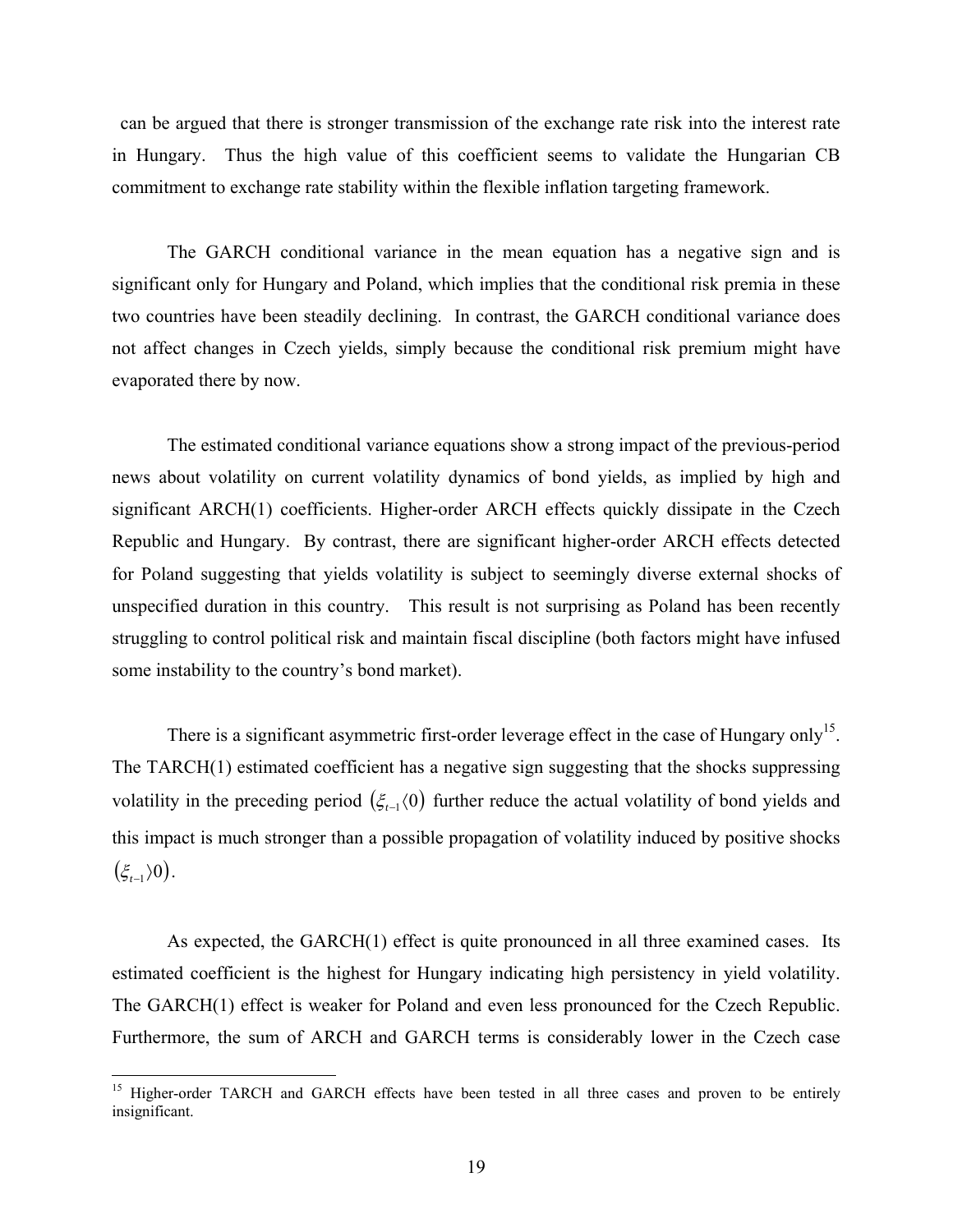relative to the two remaining countries, indicating a strong, ongoing convergence of volatility of Czech yields to the steady-state. The convergence effect is less pronounced in the case of Poland, as the sum of both terms is closer to unity. In contrast, there seems to be a divergence in volatility from the steady-state in the case of Hungary since the sum of ARCH and GARCH terms exceeds unity.

 In concurrence with our initial assumptions, GED parameters are consistently lower than 2.0 implying a leptokurtic data distribution with thick tails and thin waist in all three cases. In practical terms it means that yield volatility tends to be contained during tranquil market periods while it is exacerbated at turbulent times. This is a common feature of developing financial markets that remain vulnerable to exogenous shocks (Engle, 2004). Such vulnerability of NMS bond markets revealed by the obtained GED parameters underscores legitimacy of a cautious approach to adopting the euro, as a premature accession to a single European currency would likely entail large, potentially destabilizing shocks to the candidates' financial markets.

In sum, the empirical tests are most robust for Czech bond yields indicating a strong evidence of volatility convergence to the steady state and their relatively strong co-movement with German yields. The tests are a bit less robust for the remaining two countries. In the case of Poland, the ambiguous ARCH effects seem to obfuscate the argument about volatility convergence. However, the two regressors augmenting the conditional variance equations are significant there. Evidently, declining German yields as well as reductions in the CB reference rate tend to exacerbate bond yield volatility in Poland.

 In this section we have been able to demonstrate that German yields are significant drivers of local yields in the time-varying conditional volatility framework. Noticeably, our findings are quite different from the early results obtained by the IMF (2003) as well as by Holtemöller (2003). We subsequently attempt to reaffirm the conclusions stemming from the time-varying analysis of the daily data series by investigating co-movements between the local and the German long-term bond yields on the basis of monthly-reported macroeconomic fundamentals.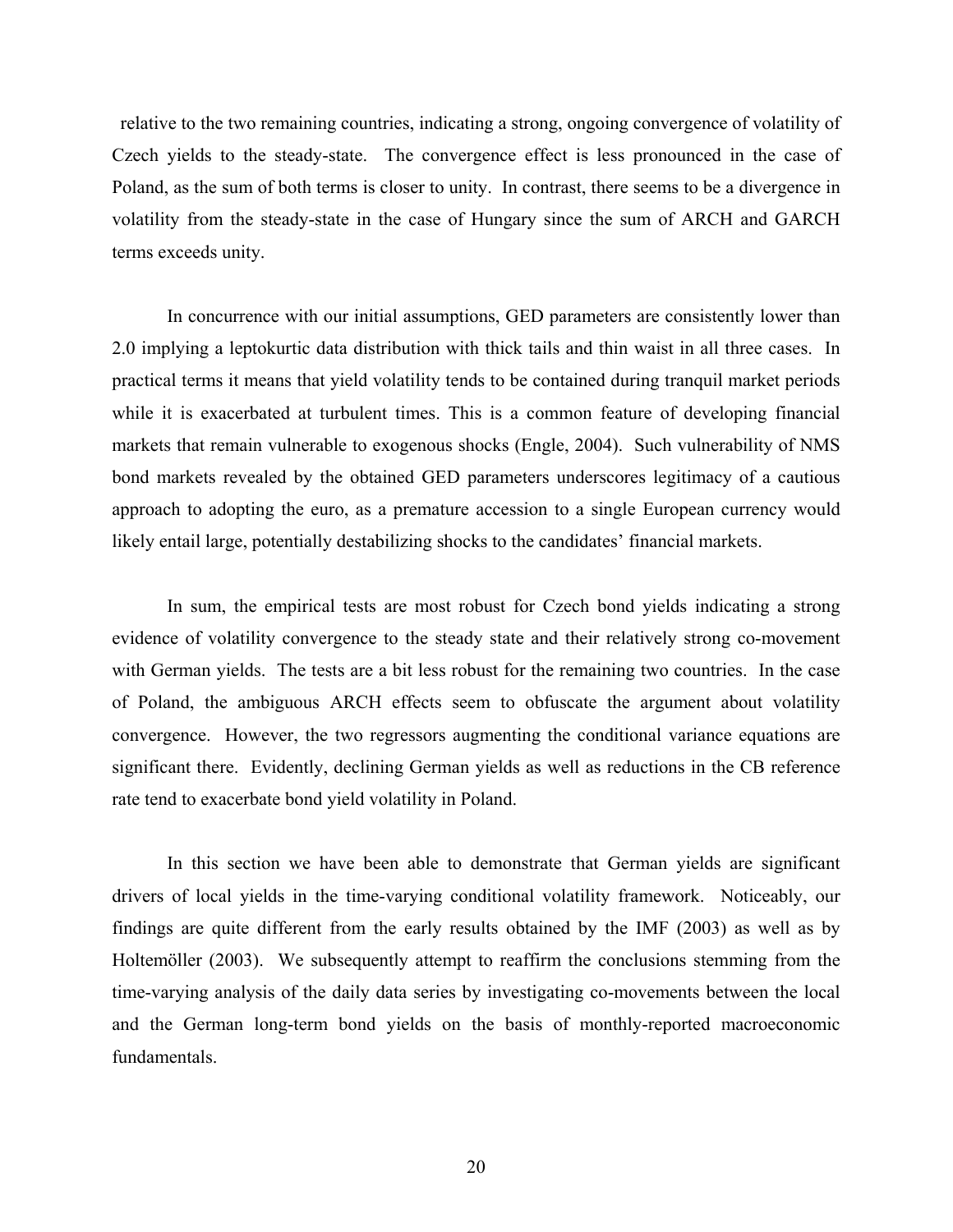# **V. Yield Compression Based on Fundamentals**

The examination of yield compression in relation to macroeconomic fundamentals provides useful insights for assessing vulnerability of bond markets to changes in key financial and real economy variables. In order to capture such effects, we test sensitivity of changes in yield spreads between NMS and German bonds to changes in inflation differentials, exchange rates and domestic output growth rates. Separately, we test changes in local currency bond yields as a function of a set of selected domestic and euro area variables. The tests are comparable to those performed by the IMF (2003), however, we use exclusively the ten-year yields and their spreads over the ten-year German yields, in consistency with the Maastricht criterion of long-term interest rates convergence.

In line with the theoretical model developed in Section 3, we consider the following determinants of bond yields in NMS:

German yields and the expected changes in the nominal exchange rate, as implied by the UIP condition

the required long-term real rate and the expected inflation rate as they relate to the international Fisher effect

the output gap as the real activity indicator, for ascertaining CB's reactions to business cycle developments.

Long-term forecasts of exchange rates and inflation rates pose a technical constraint, due to the relatively small sample of observations since the inception of NMS bond markets. Therefore, we choose lagged or forwarded variables instead of their dynamic forecasts. In principle, the dynamic inflation and exchange rate forecasts ought to be based on the convergence process towards a single currency, i.e. the fact that within the next decade all three countries will likely adopt the euro. Nevertheless, the exact date of entry, the final conversion exchange rate and the future inflation path are still unknown and subject to extensive descriptive and empirical analyses.

21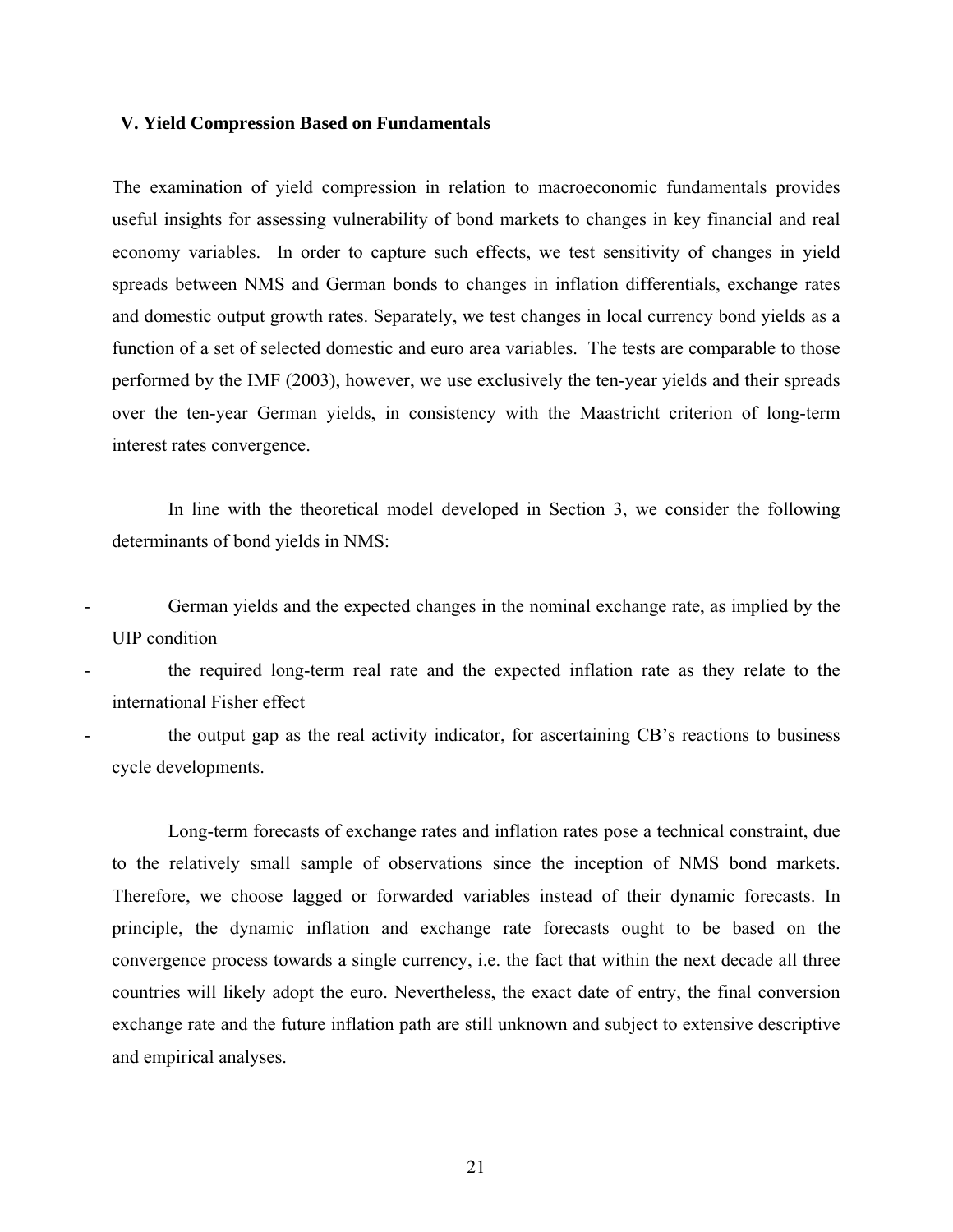The catch-up process may in particular entail inflation rates exceeding the German ones even after having joined the EMU. The German long-term yields will therefore serve as a benchmark for pricing the NMS long-term debt, but augmented with the inflation and the exchange rate risk premia (Orlowski, 2003). In the tests that are reported in this Section we assume that such risk premia are determined on the basis of changes in macroeconomic fundamentals, assuming that their current dynamic changes may signal their future developments. The selection of independent variables for our tests is based on four criteria. First, the current inflation rate becomes important when the expected and the observed values differ significantly, i.e. if the uncertainties pertaining to the inflation rate are quite high (the inflation risk premium is elevated). Second, the nominal exchange rate changes are priced in if they carry information about the EMU entry rate. However, they may also stem from adjustments in the policy instrument, i.e. the CB reference rate. Third, both the CBs of NMS and the ECB policy reference rates are taken into consideration. Although the CB reference rate is usually not expected to be important for the pricing of long-term assets, it is believed to have an impact through the term structure of interest rates and it reflects the CB's inflation forecasts or expectations. Fourth, we include real activity indicators, namely, the output gap measure stated in terms of deviations from the Hodrick-Prescott filter of interpolated quarterly GDP series, and the straight (interpolated) series of quarterly year-on-year GDP growth rates. The former is assumed to indicate policy responses to the business cycle, while the latter mirrors real returns of the economy.

Because of the limited monthly data series for the ten-year bond yields available only since the inception of NMS long-term bond markets, we employ the ordinary least square (OLS) procedure. Due to non-stationary of all tested variables at their levels, we perform the tests on first differences of these variables. Hence, the examined relationships are aimed at proving the extent to which bond yields are driven by changes in the selected fundamental variables. The tests are based on monthly data series for the sample periods January 2000 – March 2005 for Hungary and Poland, and June 2000 – March 2005 for the Czech Republic. The data are taken from the IMF-International Financial Statistics (consumer prices) and the NewCronos database (GDP, exchange rates, CB rates, ten-year government bond yields). The CPI and GDP are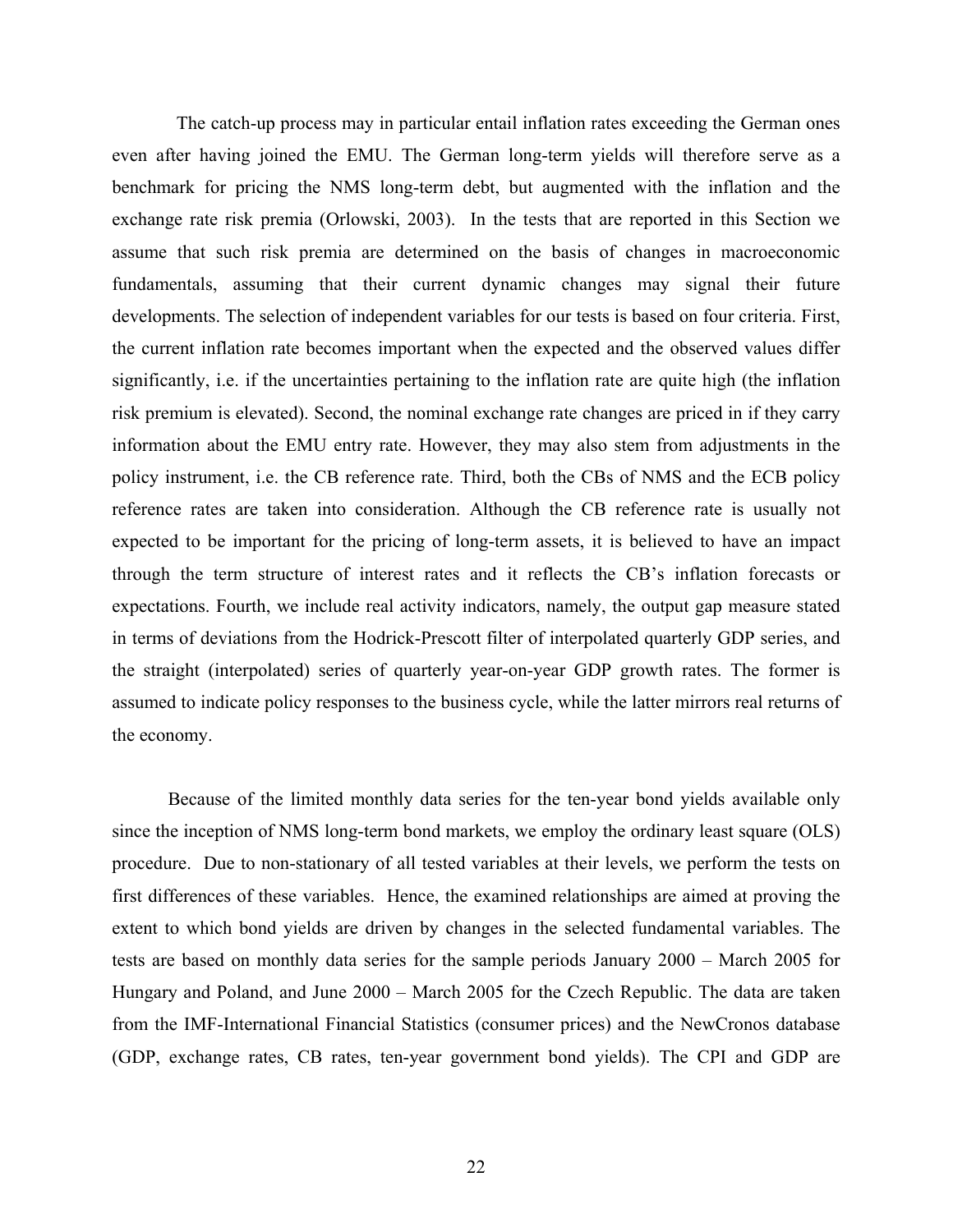entered as first-differences of their growth rates, the exchange rate is the one-month difference of the log of the nominal exchange rate to the euro.

|                                                               | <b>Czech Republic</b>             | <b>Hungary</b>   | Poland           |  |
|---------------------------------------------------------------|-----------------------------------|------------------|------------------|--|
| Dependent variable: Spread between 10yr GB of NMS and Germany |                                   |                  |                  |  |
| Independent variables.                                        |                                   |                  |                  |  |
| constant term                                                 | $-0.0023(-0.11)$                  | 0.0274(0.62)     | $-0.0310(-0.68)$ |  |
| CPI inflation differential                                    | lag <sub>1</sub>                  | lag <sub>0</sub> | Na               |  |
|                                                               | 0.091(2.03)                       | 0.1816(1.92)     |                  |  |
| log of nominal exchange rate                                  | na                                | lag 0            | lag 0            |  |
|                                                               |                                   | 7.057(2.41)      | 4.034(2.13)      |  |
| reference rate spread -local                                  | na                                | lag 0            | Na               |  |
| versus ECB                                                    |                                   | 0.1579(2.33)     |                  |  |
| ECB reference rate                                            | lag 0                             | na               | lag 0            |  |
|                                                               | 0.3024(2.61)                      |                  | 0.6763(2.63)     |  |
| GDP growth rate                                               | lag <sub>2</sub>                  | na               | lag 6            |  |
|                                                               | 0.2511(1.85)                      |                  | 0.3384(2.51)     |  |
| autoregressive correction                                     | AR1                               | AR <sub>2</sub>  | AR1              |  |
|                                                               | 0.3389(2.96)                      | $-0.2059(-1.96)$ | 0.2460(2.27)     |  |
| adjusted $R^2$                                                | 0.362                             | 0.316            | 0.332            |  |
| Durbin-Watson stat.                                           | 1.750                             | 2.266            | 1.977            |  |
| log likelihood                                                | 28.996                            | $-19.012$        | $-21.505$        |  |
| Schwartz info. Criterion                                      | $-0.650$                          | 0.932            | 1.012            |  |
|                                                               | Dependent variable: 10y GB of NMS |                  |                  |  |
| Independent variables.                                        |                                   |                  |                  |  |
| constant term                                                 | $-0.0003(-0.01)$                  | $-0.0240(-0.52)$ | $-0.0005(-0.01)$ |  |
| German 10y GB                                                 | lag <sub>0</sub>                  | lag <sub>0</sub> | $\log 0$         |  |
|                                                               | 0.8477(6.98)                      | 0.6400(2.22)     | 0.9890(3.42)     |  |
| CPI inflation rate                                            | lag <sub>1</sub>                  | na               | Na               |  |
|                                                               | 0.1651(3.86)                      |                  |                  |  |
| log of nominal exchange rate                                  | na                                | lag <sub>0</sub> | lag <sub>0</sub> |  |
|                                                               |                                   | 6.7660(2.26)     | 4.2304 (2.24)    |  |
| CB reference rate                                             | na                                | lag 0            | Na               |  |
|                                                               |                                   | 0.2241(2.32)     |                  |  |
| ECB reference rate                                            | lag 0                             | na               | Lag <sub>0</sub> |  |
|                                                               | 0.2155(2.08)                      |                  | 0.6054(2.33)     |  |
| GDP growth rate                                               | lag <sub>2</sub>                  | na               | lag 6            |  |
|                                                               | 0.2401(2.05)                      |                  | 0.3030(2.19)     |  |
| autoregressive correction                                     | AR1                               | AR <sub>2</sub>  | AR1              |  |
|                                                               | 0.2968(3.69)                      | $-0.1746(-1.60)$ | 0.2694(2.58)     |  |
| adjusted $R^2$                                                | 0.689                             | 0.303            | 0.423            |  |
| Durbin-Watson stat.                                           | 1.715                             | 2.292            | 1.994            |  |
| log likelihood                                                | 36.924                            | $-20.714$        | $-20.694$        |  |
| Schwartz info. Criterion                                      | $-0.853$                          | 0.986            | 1.052            |  |

Table 4. Bond yield compression in relation to macroeconomic fundamentals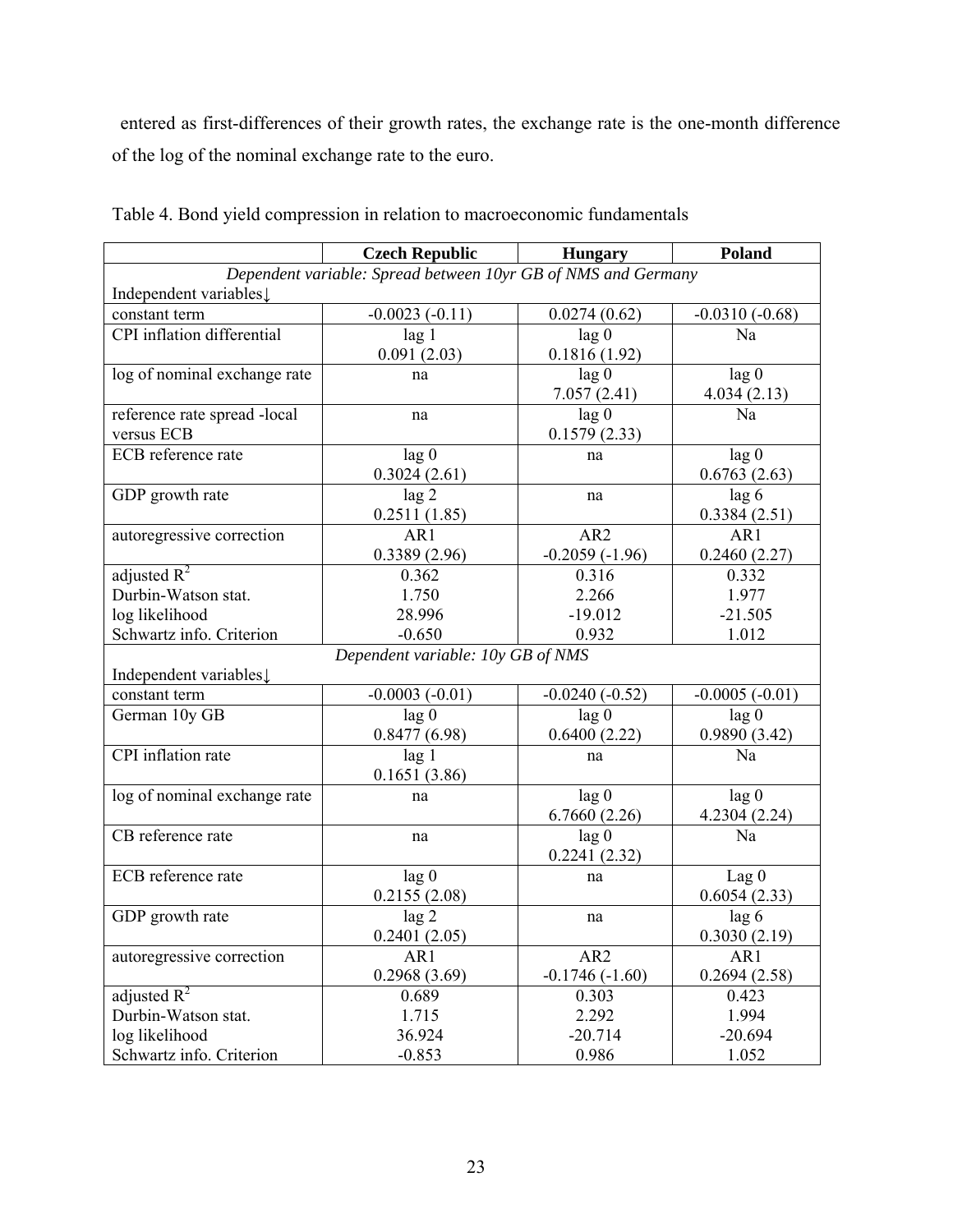*Notes:* all variables are in first-differenced terms; nominal exchange rates are local currency values of one euro; t-statistics are in parenthesis; the sample periods are: January 2000 March 2005 for Hungary and Poland, and June 2000 – March 2005 for the Czech Republic.

*Data Source:* IMF- International Financial Statistics and NewCronos Database.

The test results are shown in Table 4. The upper part of the table contains the estimation representations of the functional relationship of the spread between the NMS and German longterm yields as a function of selected independent variables. The lower part assumes local yields as dependent variables. The obtained results consistently prove prevalent co-movements between local and German yields. Thus in essence, local yields in all three countries are significantly driven by German yields. The estimated sensitivity coefficient between both variables for Poland (reported in the lower part equation) is very close to unity implying that German yields have become almost perfect drivers of local yields. The same coefficient is marginally lower for the Czech Republic and somewhat lower for Hungary. In contrast, sensitivity of local yields to changes in the remaining independent variables is quite diverse in the examined countries.

In the Czech Republic, the CPI-based inflation differential over the German inflation, as well as the two-months-lagged GDP growth rate appear to be statistically significant. Arguably, adjustments in the ECB reference rate affect significantly Czech yields, more than changes in the Czech CB reference rate do. This discrepancy seems to suggest that the Czech bond market is strongly integrated with the euro area bond markets and yields are influenced by the ECB monetary policy, which further implies that the Czech CB policy is no longer fully autonomous. Moreover, changes in the exchange rate do not directly affect Czech yields, which is understandable since the euro value in the Czech koruna has been quite stable during the past fifteen years with only minor nominal trend appreciation. Thus evidently, the financial markets seem to expect the current trend-rate to be already quite close to the euro entry rate, which makes long-term bond yields less susceptible to exchange rate shocks. The GDP growth rate, based on our proxy measure defined above, is a significant determinant of Czech yields. In general terms, the significance of the inflation rate and the current GDP growth rate variables suggests that the markets continuously rely, at least partially, on the country-specific information. Nevertheless, the importance of both German yields and the ECB reference rate indicate that the local financial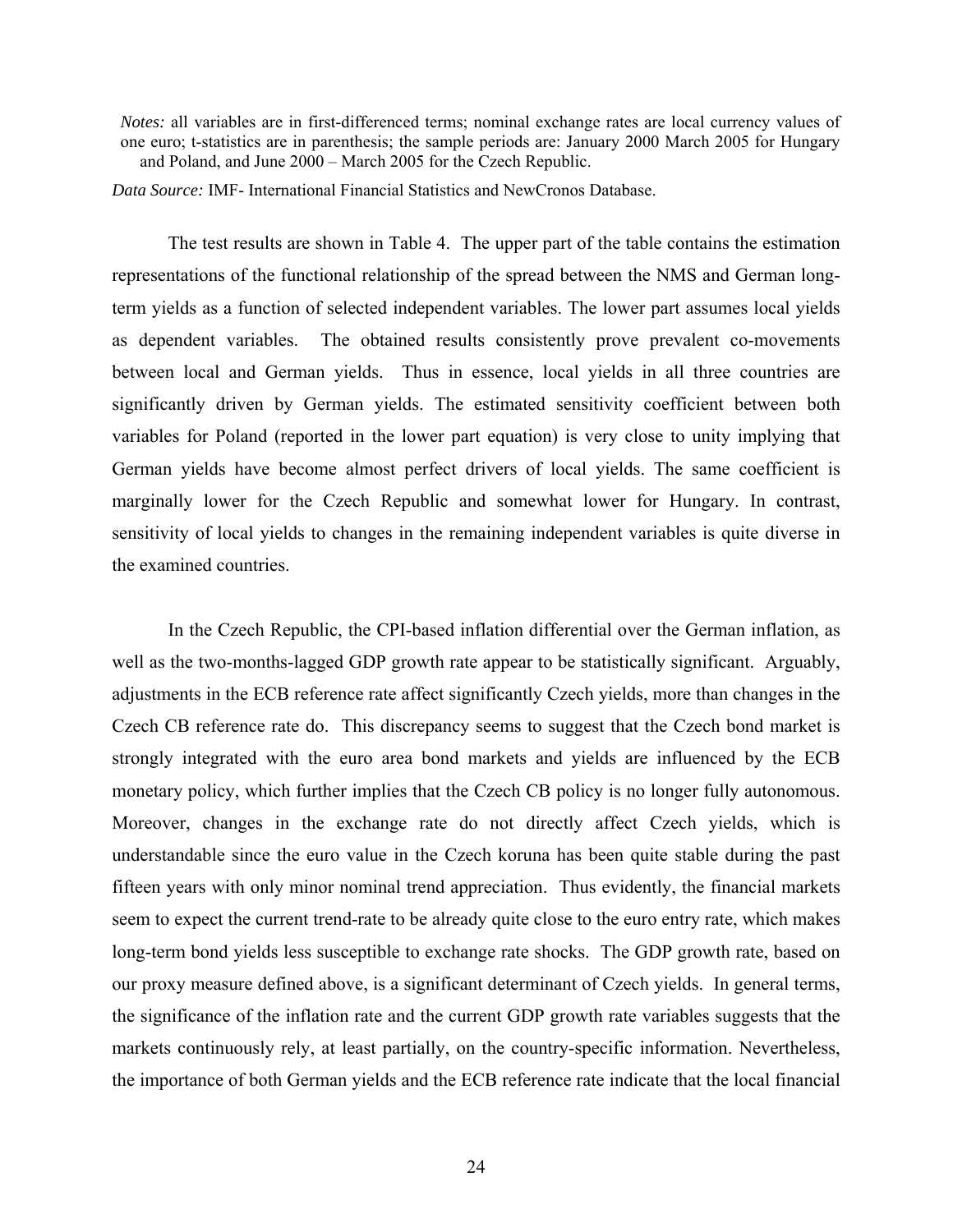markets are already reasonably integrated with the euro area markets, thus pricing of local assets is sensitive to the euro market dynamics.

A different combination of fundamental variables drives long-term bond yields in Hungary. As in the remaining two countries, local yields are driven by German yields, although the adjustment process is only partial, since the coefficient for Hungary has a lower estimated value than those for Poland and the Czech Republic. As in the Czech case, the local inflation rate is an important factor in the pricing of bonds. Unlike in the Czech case but similarly to Poland, the Hungarian exchange rate is a significant determinant of Hungarian bond yield, so is the CB reference rate. Clearly, the Hungarian yields are rather disconnected from adjustments in the ECB reference rate. This effect in combination with somewhat weaker translation of German into local yields implies that integration of the Hungarian with the euro area bond markets is less pronounced. Therefore, the local market might be more vulnerable to domestic rather than external shocks, which likely stems from relatively higher inflation rates than those in the remaining two countries, coupled with a more ambiguous CB monetary policy targeting strategy. The Hungarian CB relies on a dual-targeting monetary policy framework by focusing its attention on both low inflation and exchange rate stability objectives, while the Polish and the Czech CB prioritize stable, low inflation targets allowing the exchange rate to float almost freely. Consequently, the Hungarian bond markets remain highly sensitive to inflation expectations and exchange rate developments. Hence, the predominant impact of domestic variables makes the outlook for inflation and the exchange rate highly uncertain.

As indicated above, German yields are important drivers of bond yields in Poland. In addition, Polish yields are significantly affected by changes in the exchange rate, the GDP growth rate and the ECB reference interest rate. As in the Czech case, the GDP growth rate and the ECB reference rate seem to encapsulate real returns to investors, thus they serve as benchmarks for pricing long-term assets. The absence of the inflation rate along with the inclusion of the exchange rate might mean that the Polish markets expect a lasting inflation convergence, with some inflationary pressures stemming from the accelerated real GDP growth. Furthermore, the high volatility of the Polish zloty exchange rate in euro terms under the purely floating exchange rate (since April 2000) has made it very difficult to ascertain the future euro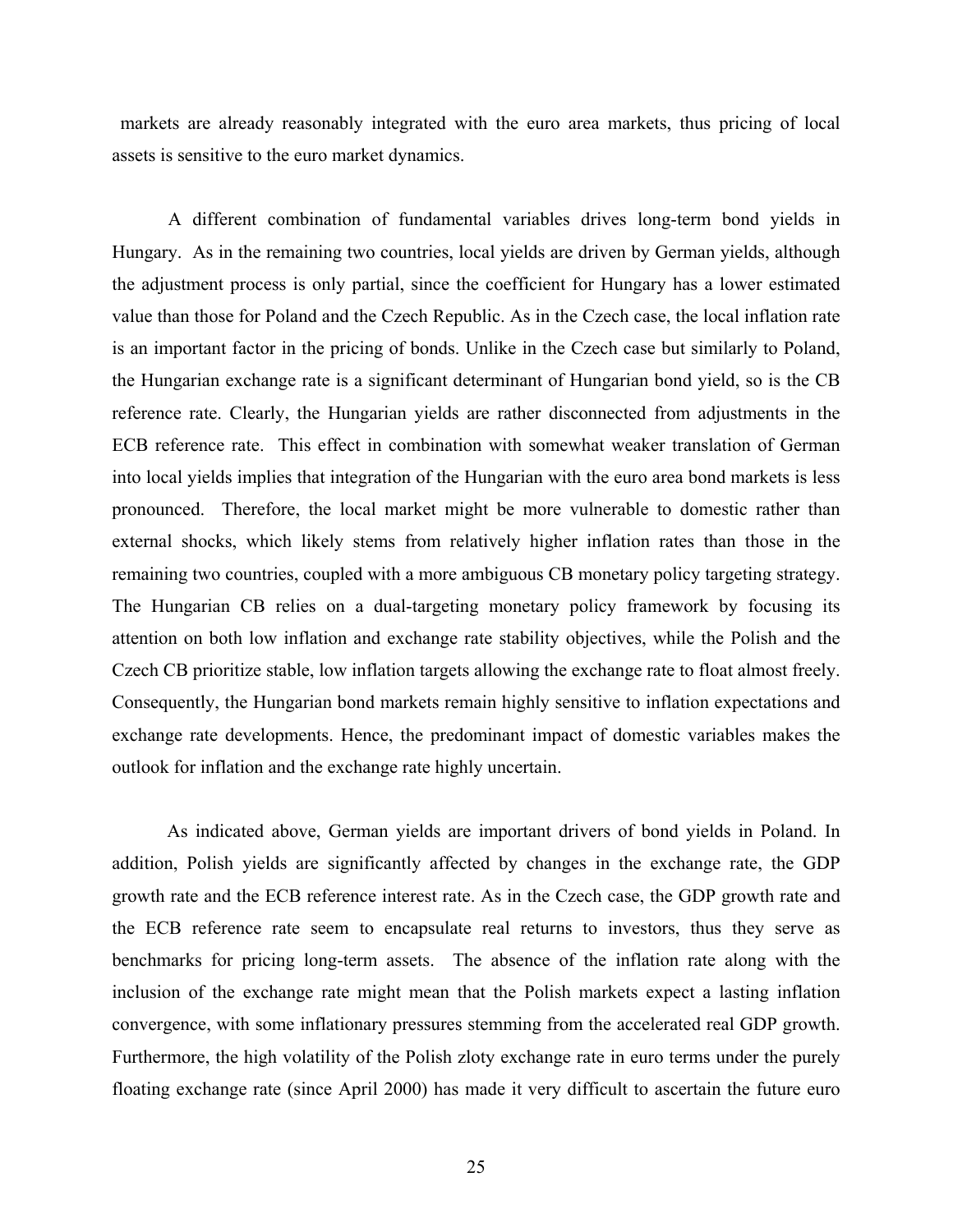conversion rate, as well as the ERM2 reference rate, which adds an exchange rate risk premium to the local long-term bond pricing. The negligible importance of the Polish CB reference rate during the analyzed sample period seems to suggest that its policy instrument has been adjusted in response to the short- to medium-term inflation forecasts but not to the long-term inflation projection. In hindsight, Polish bond yields are significantly driven by German yields, the ECB rate and the exchange rate, all of which imply a high degree of integration with the euro area financial markets.

In sum, German yields play an important role in the determination of long-term bond yields in all three NMS. Moreover, our tests also reveal that the adjustments in the ECB reference rate significantly affect bond yields in Poland and, to a lesser degree in the Czech Republic, but not in Hungary. The strong influence of the euro area variables indicates a discernible degree of financial market integration, which underpins the ongoing monetary convergence to the euro. By comparison, the impact of changes in domestic variables on bond yield dynamics is rather uneven. The observed diverse reactions stem very likely from the prevalent differences in the NMS monetary policies that follow various inflation targeting prescriptions, and from the differences in their exchange rate regimes.

# **VI. A Synthesis and Policy Suggestions**

Our analysis shows that there is a considerable progress in integration of Polish, Hungarian and Czech financial markets with the euro area markets. This general claim is underscored by the empirical evidence that German bond yields have become significant drivers of local currency bond yields in these converging countries. We prove this point by analyzing the TGARCH-M-GED daily volatility dynamics of local currency bond yields as a function of German yields, local term spreads and the exchange rates. We further verify the evidence on the co-movements between the NMS and German bond yields by examining sensitivity of local yields to monthly changes in fundamental variables, including inflation differentials, exchange rates, GDP growth rates, as well as the local CBs and the ECB reference interest rates.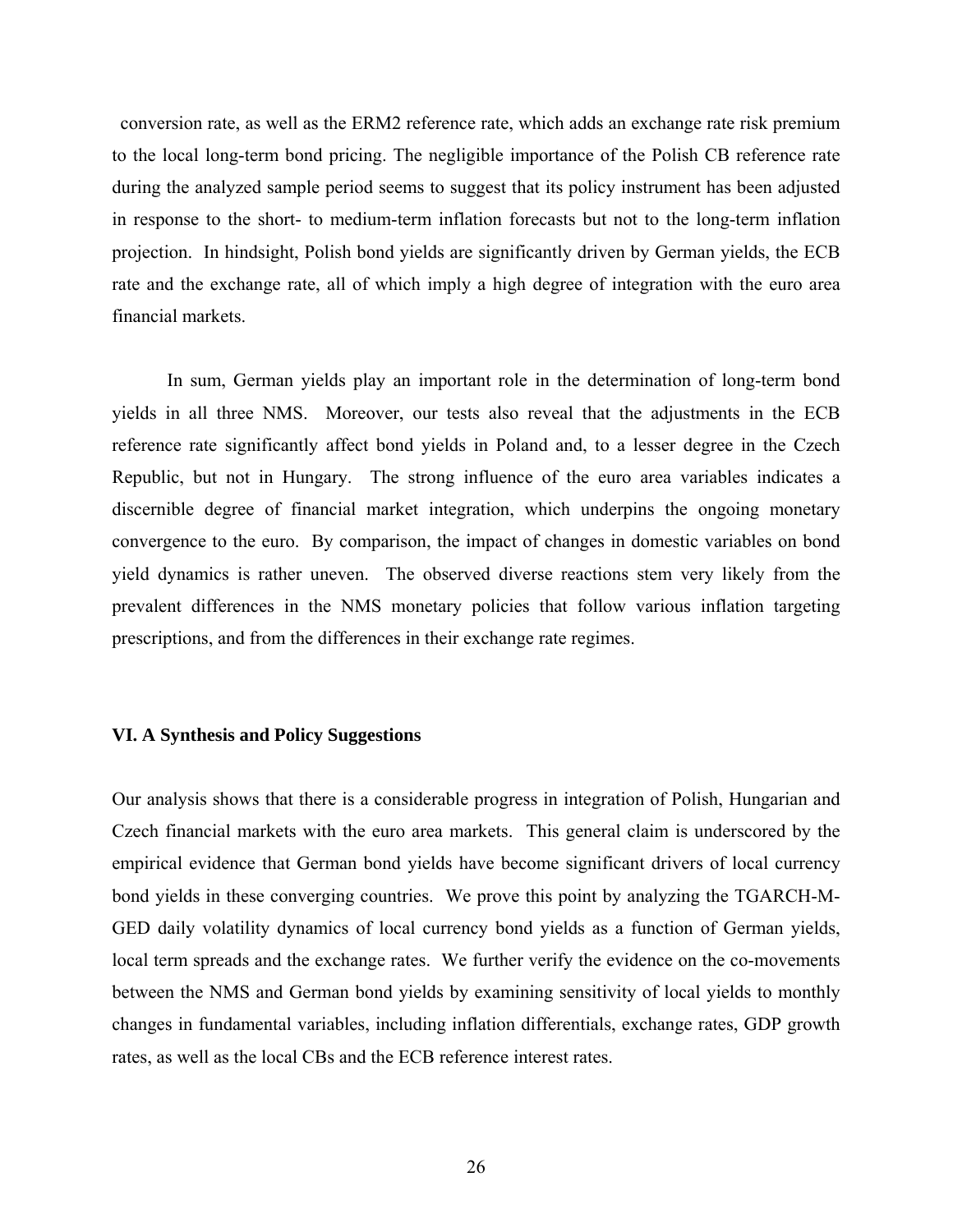In sum, we provide statistical evidence that monetary convergence of the euro candidate countries is taking place, which in turn implies that the examined NMS might be ripe for adopting the euro without risking potentially destabilizing shocks to their financial markets. As their bond markets become increasingly integrated with the euro area bond markets, their vulnerability to such shocks is less pronounced.

 It is worthy noting that the actual path of bond yield compression has been periodically assessed by the ECB in its 'Convergence Reports'. The most recent 2004 Report shows that the average ten-year bond yield in the Czech Republic during the reference period September 2003 – August 2004 was 4.7 percent, well-below the Maastricht reference value of 6.4 percent (ECB, 2004). However, Poland and Hungary did not meet the benchmark yield; their average ten-year yields were 6.9 and 8.1 percent respectively. Yet, NMS yields are expected to fall below the revised Maastricht benchmark in the near future, as they have been gradually declining, reaching 6.4 percent in Hungary, 4.9 percent in Poland, and 3.2 in the Czech Republic at the end of June 2005.

 In spite of the encouraging evidence on bond yield compression, serious challenges to financial stability in NMS are not out of sight. As proven by our analysis of the yield volatility dynamics, rising market interest rates are likely to exacerbate fluctuations of local currency bond yields, thus they may reverse the course of yield convergence. Without doubt, there are continuous pressures on NMS nominal interest rates attributable to renewed inflation expectations, which stem from aggregate supply shocks (including the recently sharp increase in energy prices), as well as aggregate demand shocks. Therefore, it is imperative that the converging countries continue pursuing monetary policies aimed at containing inflation. But the efforts to reduce risk premia are unlikely to succeed if they remain solely on the part of CBs. They need to be supplemented with disciplined fiscal policies. Needless to say, a continuous commitment to fiscal consolidation is crucial for a successful convergence to the euro.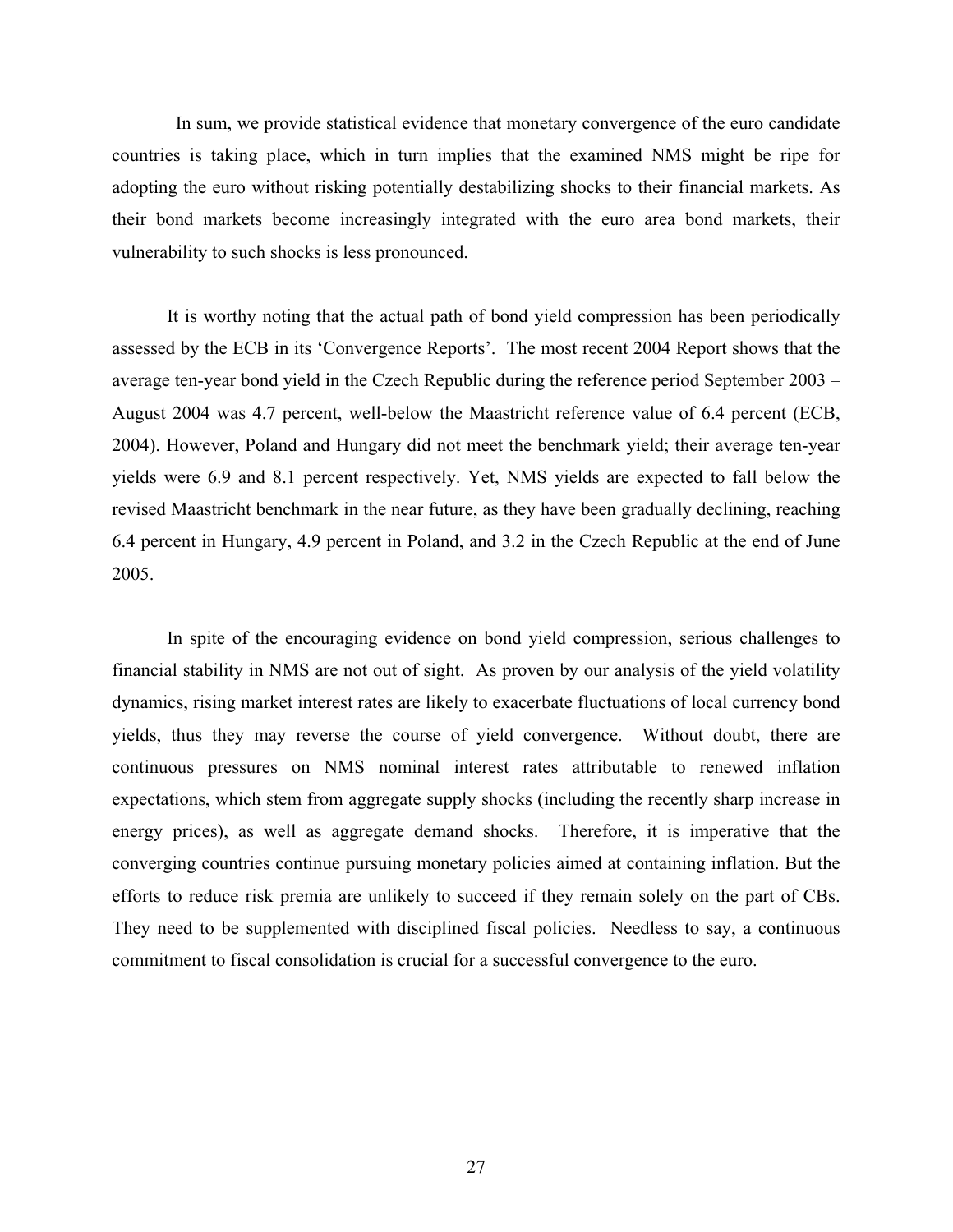## **References**

- Bernoth, K., J. von Hagen and L. Schuknecht, 2004, Sovereign risk premia in the European government bond market, ECB Working Paper No. 369, June*.*
- Bernanke, B., and A. Blinder, 1992, The Federal Funds Rate and the Channels of Monetary Transmission, American Economic Review 82, 901 - 921.
- Broner, Fernado A., G. Lorenzoni and S. L. Schmukler, 2004, Why Do Emerging Economies Borrow Short Term?, World Bank, Development Research Group, Policy Research Working Paper No. WPS 3389, September.
- Codogno, L., C. Favero, A. Missale, 2003, Yield Spreads on EMU Government Bonds, Economic Policy 18 (37), 503-532.
- Côté, D. and C. Graham, 2004, Convergence of Government Bond Yields in the Euro Zone: The Role of Policy Harmonization, Bank of Canada Working Paper 2004/23.
- Danthine, J.-P., F. Giavazzi and E.-L. von Thadden, 2001, The effect of EMU on financial markets: a first assessment, in: C. Wyplosz, ed., The Impact of EMU on Europe and the Developing Countries (Oxford University Press) 225-268.
- Domain, D. L. and W. Reichenstein, 1998, Term Spreads and Predictions of Bond and Stock Excess Returns, Financial Services Review 7 (1), 25-44.
- Dunne, P. G., M. J. Moore and R. Portes, 2002, Defining Benchmark Status: An Application Using Euro-Area Bonds, CEPR Discussion Paper No. 3490.
- Eckhold, K. R., 1998, Determinants of New Zealand bond yields, The Reserve Bank of New Zealand, Working Paper No. G98/1.
- Engle, R., 2004, Risk and volatility: Econometric models and financial practice, American Economic Review 94 (3), 405-420.
- Estrella, A. and G. Hardouvelis, 1991, The Term Structure as a Predictor of Real Economic Activity, Journal of Finance 46 (2), 555-576.
- Estrella, A. and F.S. Mishkin, 1997, The predictive power of the term structure of interest rates in Europe and the United States: implications for the European Central Bank, European Economic Review 41, 1375-1401.
- European Central Bank, 2003a, Bond Markets and Long-Term Rates in European Union Accession Countries, October.
- European Central Bank, 2003b, ECB Monthly Bulletin, November.
- European Central Bank, 2004, 2004 Convergence Report.
- Fama E.F., 1990, Term-structure forecasts of interest rates, inflation, and real returns, Journal of Monetary Economics 25 (1), 59-76.
- Frankel, J., S. L. Schmukler and L. Servén, 2004, Global transmission of interest rates: monetary independence and currency regime, Journal of International Money and Finance 23 (5), 701- 733.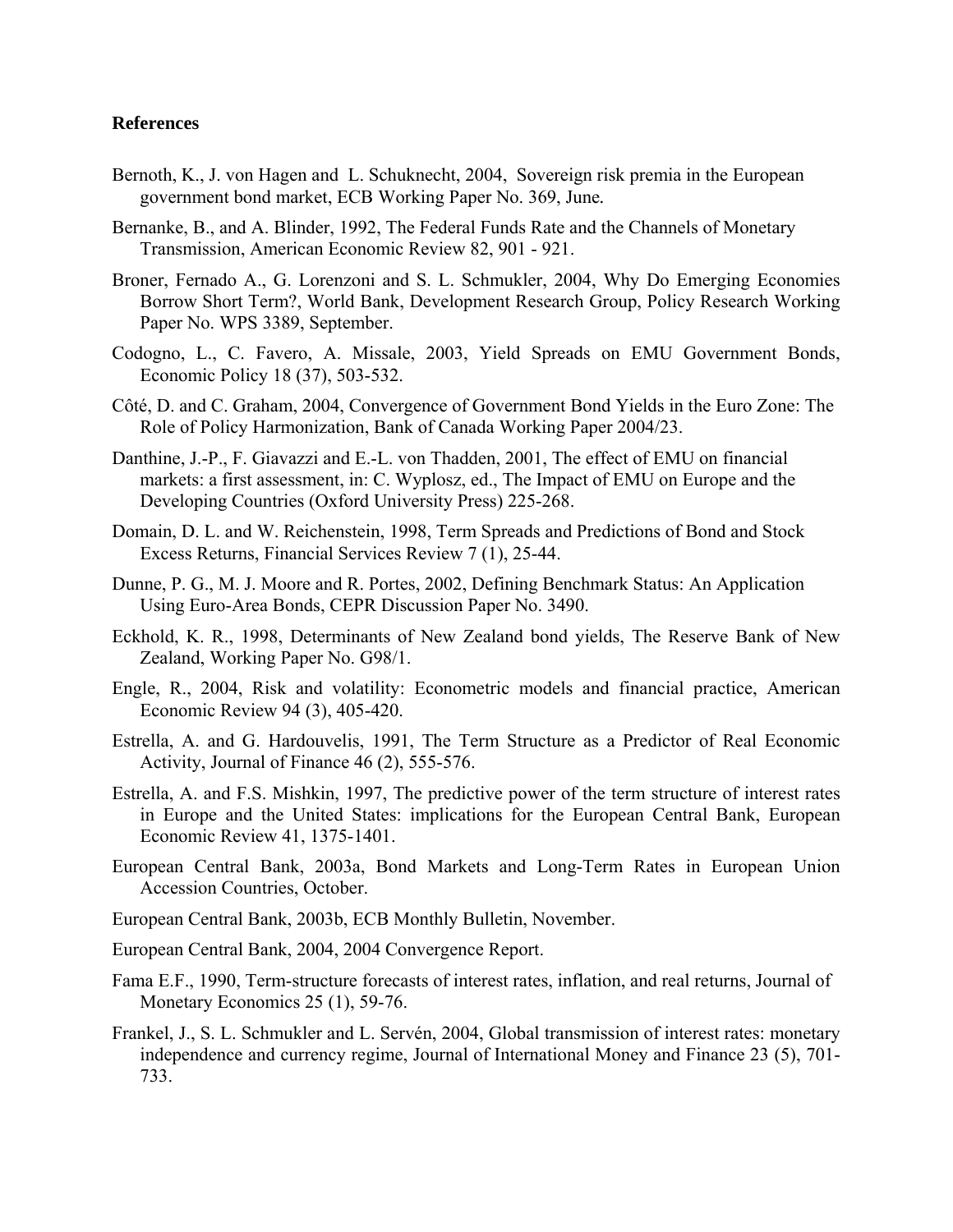Gjersem, C., 2003, Financial Market Integration in the Euro Area, OECD Economics Department Working Paper No. 368.

- Goldstein M. and M. Mussa, 1993, The Integration of World Capital Markets, IMF Working Paper, WP/93/95.
- Golinelli, R. and R. R. Rovelli, 2005, Monetary policy transmission, interest rate rules and inflation targeting in three transition countries, Journal of Banking and Finance 29 (1), 183- 201.
- Grimes, A., 1994, The determinants of New Zealand bond yields, The National Bank of New Zealand: Economics Division Financial Research Paper No. FRP2.
- Hartmann, P., A. Maddaloni, and S. Manganelli, 2003, The Euro Area Financial System: Structure, Integration and Policy Initiatives, ECB Working Paper No. 230.
- Holtemöller, O., 2005, Uncovered interest rate parity and analysis of monetary convergence of potential EMU accession countries, Journal of International Economics and Economic Policy 2 (1), 33-63.
- International Monetary Fund, 2003, Global Financial Stability Report: market developments and issues. IMF World Economic and Financial Surveys, Washington, D.C. September.
- Mishkin, F., 1990, The Information in the Longer Maturity Term Structure about Future Inflation, Quarterly Journal of Economics 105, 815-828.
- Mussa, M., 2000, Factors driving global financial integration, in: Global economic integration: opportunities and challenges, Federal Reserve Bank of Kansas City Symposium Volume, August 24-26, 9-55.
- Orbán, G. and G. Szapáry, 2004, The Stability and Growth Pact from the perspective of the new member states, Journal of Policy Modeling 26 (7), 839-864.
- Orlowski, L.T., 2003, Monetary convergence and risk premiums in the EU accession countries, Open Economies Review 14 (3), 251-267.
- Orlowski, L.T., 2005a, Monetary convergence of the EU accession countries to the eurozone: a theoretical framework and policy implications, Journal of Banking and Finance 29 (1), 203- 225.
- Orlowski, L.T., 2005b, Targeting relative inflation forecast as monetary policy framework for adopting the euro, William Davidson Institute Working Paper No. 754, University of Michigan School of Business.
- Poon, S.H. and C.W.J. Granger, 2003, Forecasting volatility in financial markets: A review, Journal of Economic Literature 41 (2), 478-539.
- Svensson, Lars E. O., 2005, Targeting versus instrument rules for monetary policies: what is wrong with McCallum and Nelson?, Federal Reserve Bank of St. Louis Review 87 (5), 613- 625.